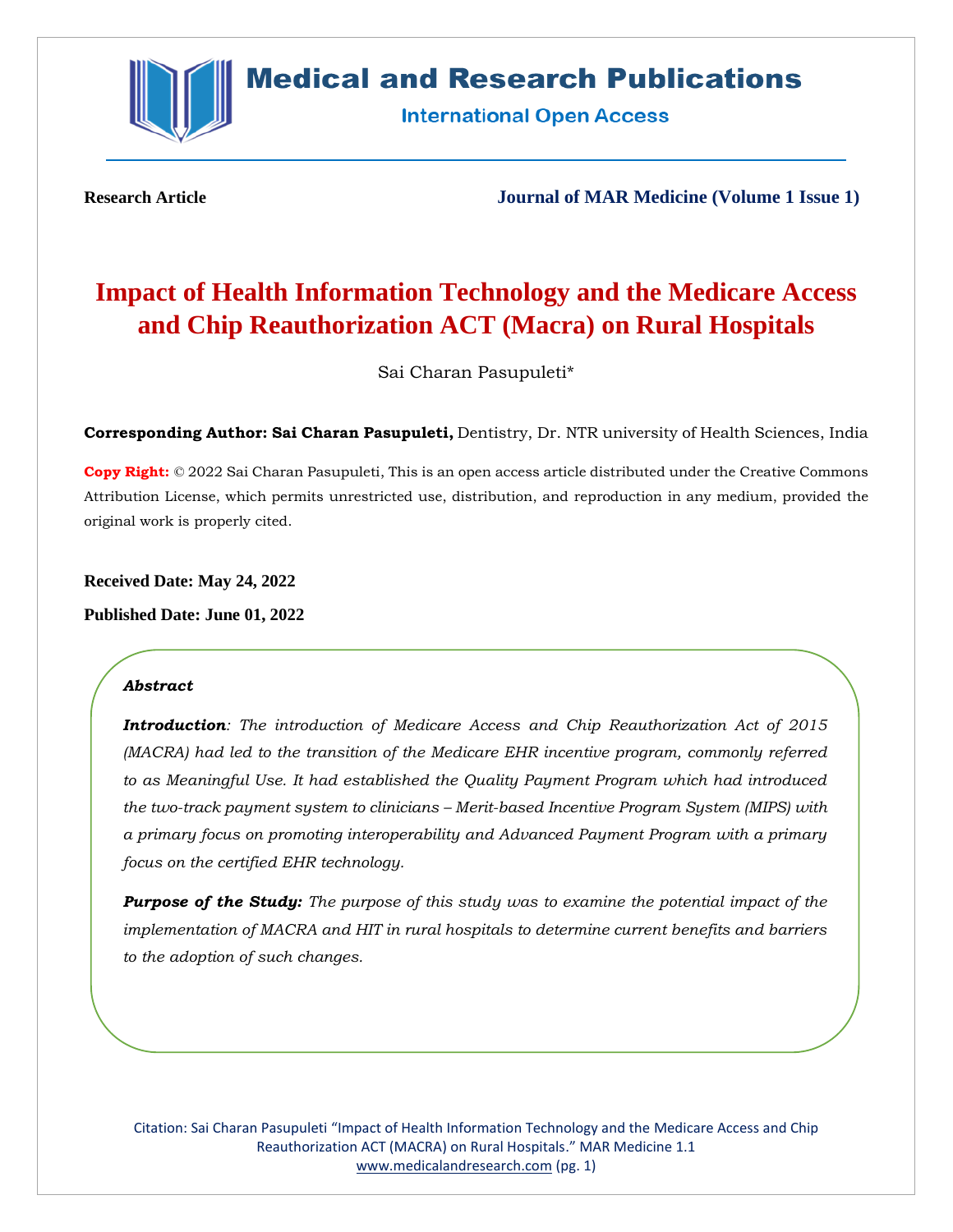*Methodology: This study had been conducted by a literature review of scholarly articles, peerreviewed articles, journals, and case studies. Eight databases and five government websites were used in this study. The study used \_\_ articles for the collection of relevant information, which was then reviewed and reduced to \_\_ articles and were included in the written research material.*

*Results: The results from this study illustrated that the implementation of MACRA and HIT would result in increased quality and accessibility to health care to patients in rural hospitals. However, the payment tracks to these rural hospitals and small physicians were identified as a cause of concern and were correlated to the identification of barriers to the implementation of MACRA and HIT.*

*Keywords: 'MACRA' OR 'MIPS' OR "APM' OR 'SGR' AND 'Meaningful Use' AND 'Interoperability' AND 'Rural Hospitals' AND 'Critical Access Hospitals' AND 'Telemedicine' OR 'Telehealth'.*

# **Introduction**

The Centers for Medicare and Medicaid Services (CMS) had reported in 2019 that the national health expenditures increased by 4.6% to \$3.8 trillion or \$11,582 per person in the United States (CMS, 2019). The cost of these health care expenditures increased to 18% of the U.S. Gross Domestic Product and accounted for 30% of many state budgets (Bauchner, 2019). The healthcare expenditures were expected to rise by 5.6% annually with the earlier reimbursement system, Sustainable Growth Rate (Kelley, Lipscomb, Valdez, Patil & Coustasse, 2019). Hence, the U.S. Congress proposed the Medicare Access and Chip Reauthorization Act (MACRA) in 2015 which aided in the establishment of a two-track performance-based system (CMS, 2015).

Health Information Technology (HIT) could be defined as an automated or computerized system that has been implemented to aid in the management of health information (Brenner, et al., 2015). The adoption of HIT had been accelerated by the Meaningful Use (MU) incentive program, which provided financial incentives to health care providers and organizations that demonstrated usage of certified health information technology, as specified by CMS (Jones, Rudin, Perry, Shekelle, 2014).

Citation: Sai Charan Pasupuleti "Impact of Health Information Technology and the Medicare Access and Chip Reauthorization ACT (MACRA) on Rural Hospitals." MAR Medicine 1.1 [www.medicalandresearch.com](http://www.medicalandresearch.com/) (pg. 2)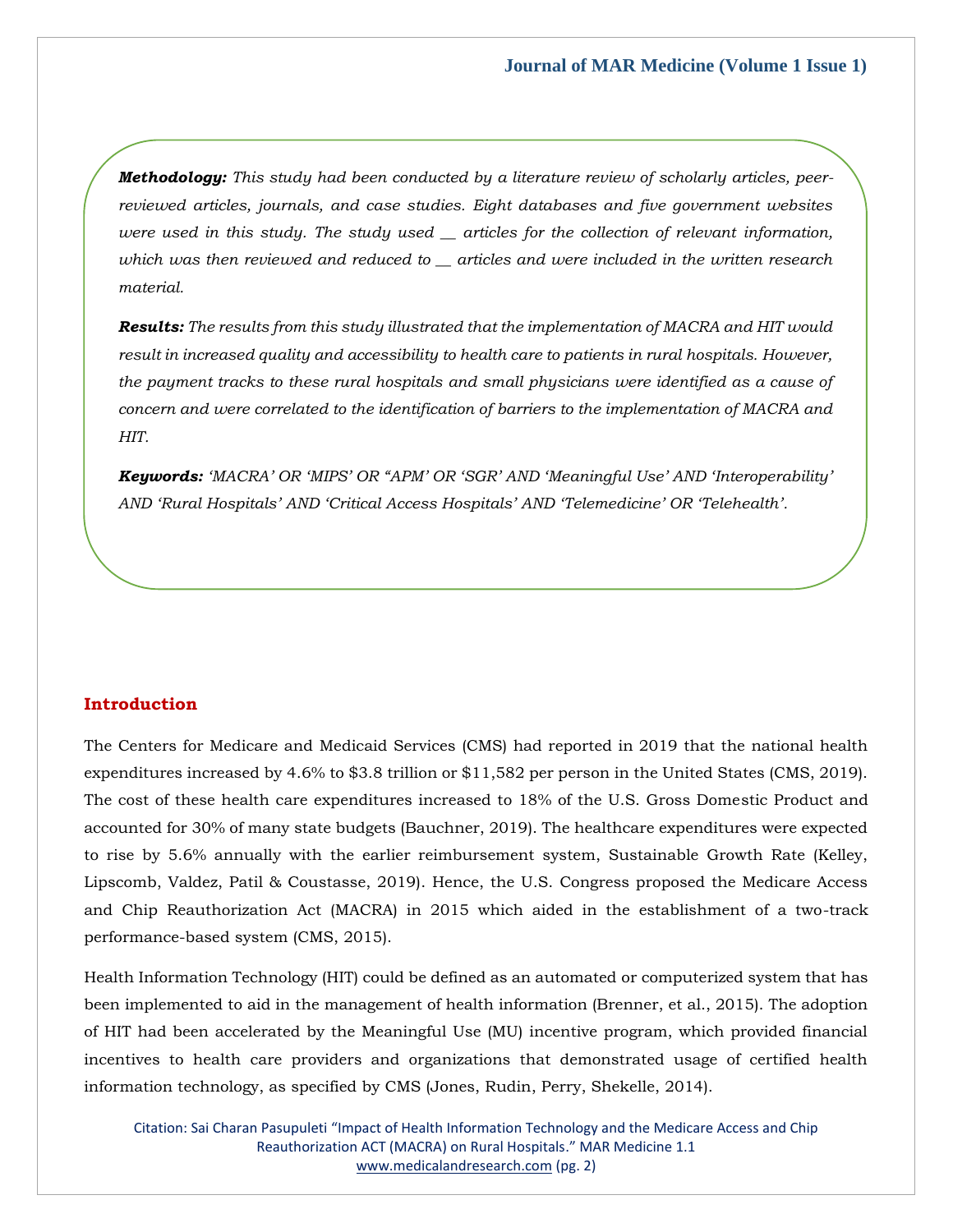The CMS had provided incentives to health care professionals who had demonstrated Meaningful Use (MU) of EHRs' and promoted interoperability through the three stages of MU where Stage 1 included data capture and sharing, Stage 2 included Advanced clinical processes and Stage 3 included Improved outcomes (ONC, 2013). The federal government allocated \$30 million in 2009 as part of the American Recovery and Reinvestment Act (ARRA), which increased the pace of development of health information technology infrastructure with interoperability, which has led to increased hospital participation in the Health Information Exchange (HIE) networks. It had been reported that a fully interoperable healthcare system could save \$80 billion annually on U.S. healthcare spending (Walker, 2017).

The Quality Payment Program (QPP) of MACRA initiated the Merit-based Incentive Payment System (MIPS) and the Alternative Payment Model (APM) system, which aided in the transition from the traditional fee-for-service reimbursement model to the fee-for-value payment model (Jones, et al., 2019). The final rule along with the comment period had set up incentives for participation in certain Alternative Payment Models and included the standards for use by the Physician-Focused Payment Model Technical Advisory Committee to offer recommendations on Physician-Focused Payment Models (CMS, 2016).

The CMS stated that the MIPS eligibility was specific to each practice and depended on four factors which included the clinician type, the date enrolled as a Medicare provider, whether they had met or exceeded all the three elements of low-volume threshold, and whether they had achieved QP status (CMS, 2017). In MIPS, physicians were evaluated annually based on accomplishments in four realms of Quality, Improvement activities, Cost, and Promoting Interoperability. The performance in each realm would be weighed and evaluated, which determined the final scores, based on which the physicians would receive incentives (Liao & Navathe, 2020).

The CMS had defined the APM as a payment approach that gave additional incentive payments to clinicians or health care organizations who provided superior quality and cost-efficient care (CMS, 2016). The APM system has been considered as a heterogeneous system that could be divided into two subcategories, based on the type of payment, and category of financial risk to the clinicians or health care organizations. The ability of this system was such that it had been the core focus for several initiatives issued by the federal, state, and payer levels since the annunciation of the Patient Protection and Affordable Care Act in 2010 (Carlo, Bensen & Chu, 2020).

According to the U.S. Census Bureau American Community Survey, 60 million people live in rural areas, which approximated 19.3% of the total population (HRSA, 2021). The Centers for Disease Control had attributed the poor health outcomes of the rural population in comparison to their urban counterparts due to their lifestyle choices (Iglehart, 2018). In a report to the Congressional committees, the United States Government Accountability Office identified five key challenges confronted by rural hospitals as financial resources and Risk management, Health Information Technology and Data, Population Health management care delivery, quality and efficiency performance measurement and reporting, and Effects

Citation: Sai Charan Pasupuleti "Impact of Health Information Technology and the Medicare Access and Chip Reauthorization ACT (MACRA) on Rural Hospitals." MAR Medicine 1.1 [www.medicalandresearch.com](http://www.medicalandresearch.com/) (pg. 3)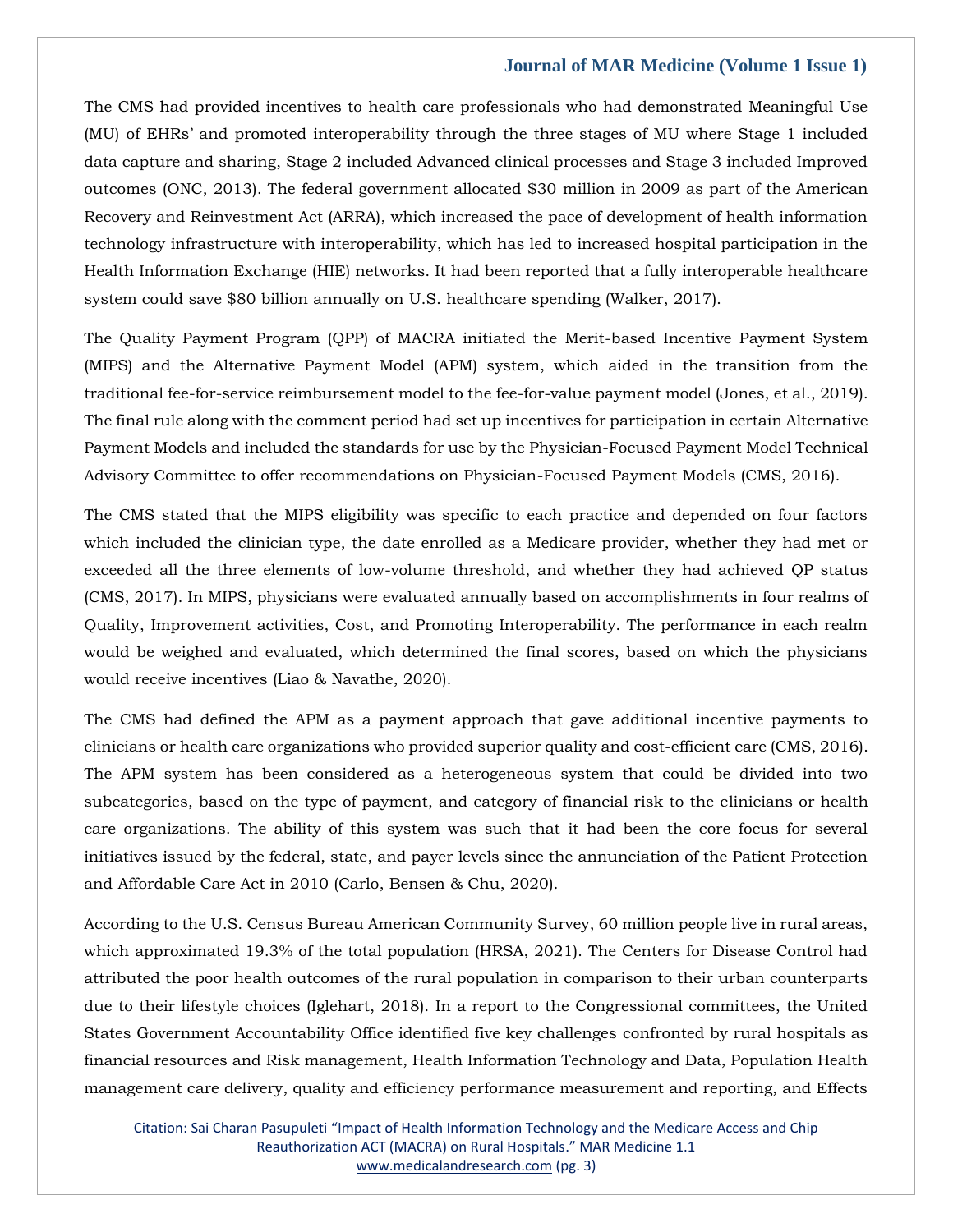of model participation and managing compliance with requirements. (U.S. GAO, 2016). The report stated that though there were organizations that offered services to aid the rural hospitals in overcoming the challenges in taking part in Medicare's Value-based payment models, all rural hospitals did not have access to it (U.S. GAO, 2016).

About 60% of the rural hospitals (approximately 1,325) had been designated as Critical Access Hospitals (CAH). It has been reported that in 2012 these CAHs had received \$2 billion more than the typical payment (Iglehart, 2018). As rural hospitals have served a vast population, a major barrier for the rural healthcare providers had been vouching for QPP, as it was directly affected by the way that health care organizations report to QPP. Though rural areas encountered many barriers, health care providers had been subjected to a negative payment adjustment when they were under the average threshold (Thompson, 2019).

The purpose of this study was to examine the potential impact of the implementation of MACRA and HIT in rural hospitals to determine current benefits and barriers to the adoption of such changes.

### **Methodology**

The primary working hypothesis derived out of this research was that the implementation of MACRA and Health Information Technology would result in increased quality and accessibility to health care to patients in rural hospitals in the United States. However, the payment tracks for the rural hospitals and small physicians could be affected negatively if the barriers to the implementation of HIT and MACRA would remain unrecognized and unresolved.

The methodology used to derive this hypothesis was a literature review of scholarly articles, peerreviewed articles, journals, and case studies. The research study began with the identification of the pros and cons that rural hospitals and small physicians would encounter with the implementation of HIT and MACRA. The barriers to the implementation of HIT and MACRA were then identified and noted during the same process. This systematic review was conducted in a phased manner and included the establishment of an overall strategy, determination of the inclusion and exclusion criteria, and literature and case study classification and analysis.

#### **Conceptual Framework**

The conceptual framework for the assessment of the impact of MACRA and HIT on rural hospitals began with the identification of problems in the healthcare system which included limited funding and technology in rural hospitals. Next, the implementation of HIT and MACRA was assessed to determine if it might improve healthcare in rural hospitals. Subsequently, an analysis of the application and adoption of HIT and MACRA in rural hospitals was conducted, which led to the discovery of benefits and

Citation: Sai Charan Pasupuleti "Impact of Health Information Technology and the Medicare Access and Chip Reauthorization ACT (MACRA) on Rural Hospitals." MAR Medicine 1.1 [www.medicalandresearch.com](http://www.medicalandresearch.com/) (pg. 4)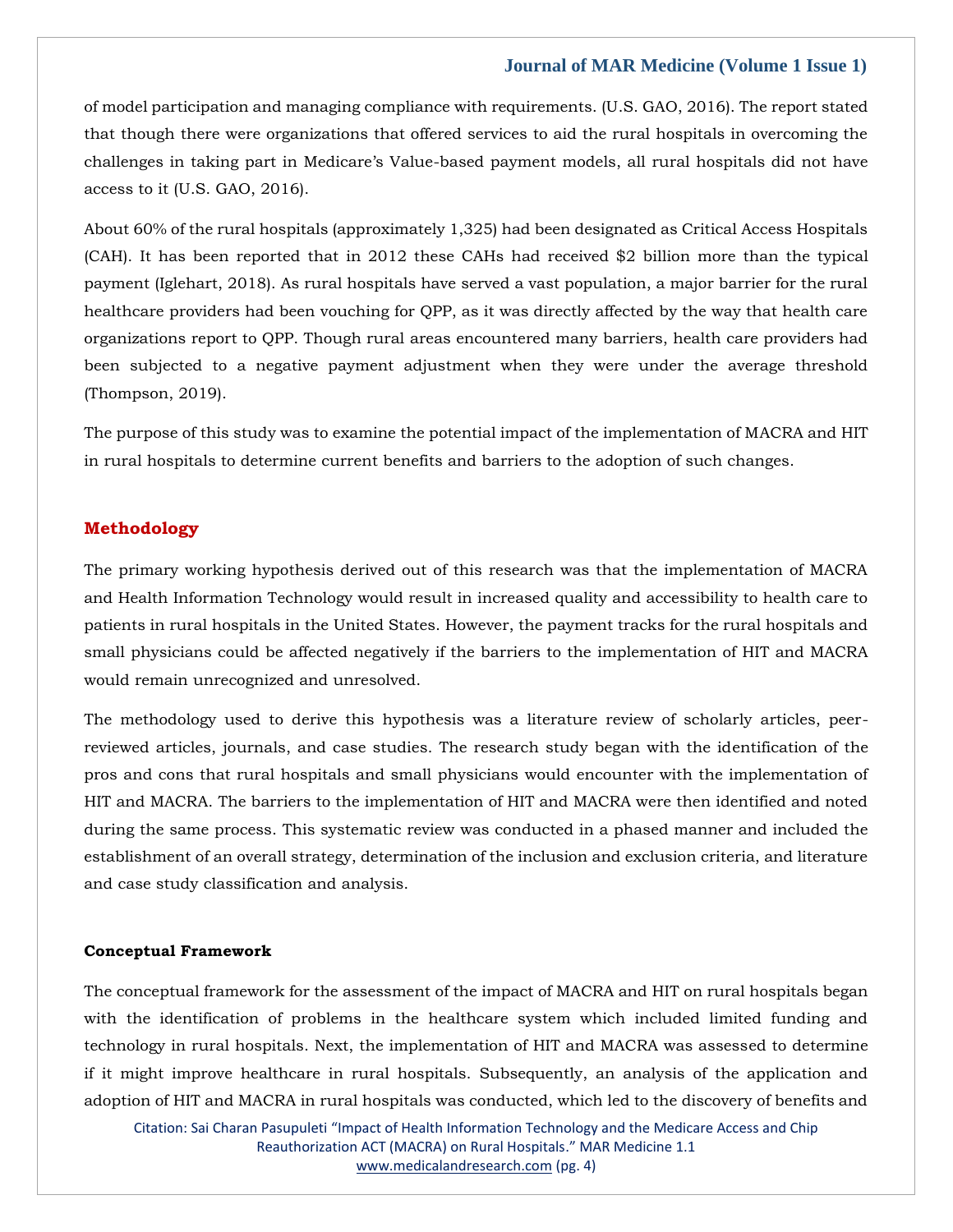barriers. The benefits promoted adoption, while the barriers impeded adoption, leaving the implementation of HIT and MACRA in rural hospitals to be based on whether the benefits outweighed the barriers (Figure 1) (Thompson, 2019).



Source: Adapted from Thompson (2019)

**Figure 1:** Conceptual Framework for the Impact of MACRA and HIT on Rural Hospitals.

#### **Step 1: Literature Identification and Collection**

The initial phases of the research study were limited to the identification of the impact of Health Information Technology and MACRA on rural hospitals to comprehend the scope of data available for analysis and to identify the key areas to concentrate on. The search was then extended to identify the barriers to the successful implementation of HIT and MACRA. The keywords used to conduct this research included 'MACRA' OR 'MIPS' OR "APM' OR 'SGR' AND 'Meaningful Use' AND 'Interoperability' AND 'Rural Hospitals' AND 'Critical Access Hospitals' AND 'Telemedicine' OR 'Telehealth'. The references used for this research included the use of Google Scholar, NCBI, RHRG, PubMed, ScienceDirect, EBSCOHost, Elsevier, Proquest, and federal government websites such as the Centers for Medicare and Medicaid Services, the U.S. Government Accountability Office, the Quality Payment Program, Congress, and the Human Resources and Services Administration databases. Additional sources were obtained from Marshall Digital Scholar where research material available was limited or more extensive information was needed.

Citation: Sai Charan Pasupuleti "Impact of Health Information Technology and the Medicare Access and Chip Reauthorization ACT (MACRA) on Rural Hospitals." MAR Medicine 1.1 [www.medicalandresearch.com](http://www.medicalandresearch.com/) (pg. 5)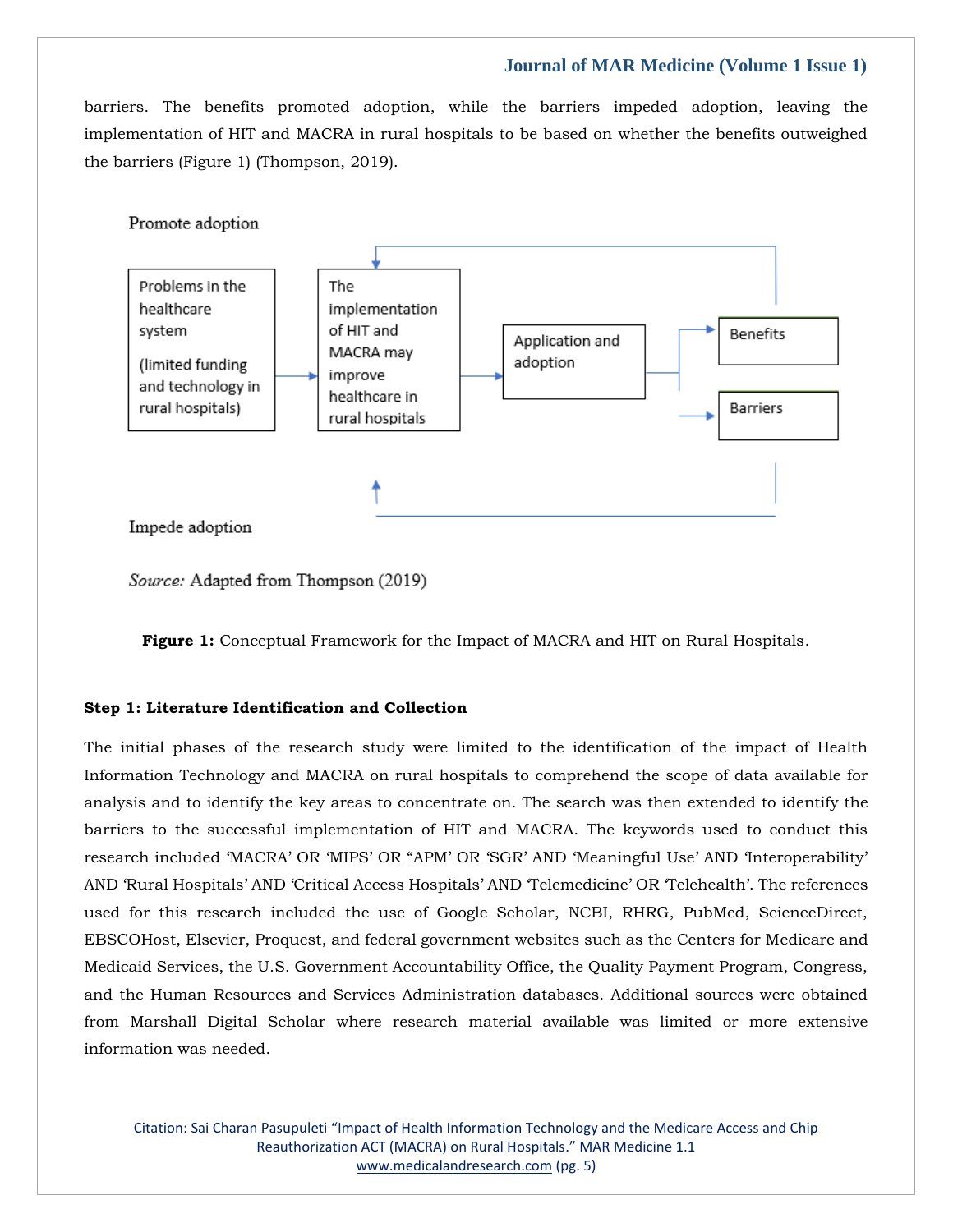#### **Step 2: Establishment of Inclusion Criteria and Literature Analysis**

The inclusion criteria were articles published in the English language and studies conducted across the various states of the United States between 2011 and 2021. The selected literature was chosen for a thorough review based on whether their abstract represented information that was closely related to the study. The articles were then shortlisted for use based on if they had provided further details that were pertinent to the research study.

The exclusion criteria were the years of publication as the articles used in this research were sourced from 2011 to 2021 and did not include earlier publications to include more relativity to the research paper. This research was done by BA, HO, and SP and validated by AC who enacted the role of a reviewer and assessed if the references met the inclusion criteria.

## **Step 3: PRISMA Framework**

The Preferred Reporting Items for Systematic Reviews and Meta-Analyses (PRISMA) method (Page et al., 2021) was used for the identification of 451 literary reviews that were relevant to the research study. References were included ( $N = 32$ ) if they met the inclusion criteria and excluded ( $N = 436$ ) if they did not meet the inclusion criteria. Articles from other sources were also included  $(N= 7)$  in the research. These 32 references were subjected to full-text review and included in the final data abstraction and analysis. Only 15 results were used in the results section (Figure 2).

# **Results**

A study conducted by Bai, Yehia, Chen & Anderson on 1,004 rural hospitals, which constituted 83% non-profit and 17% profit hospitals, between 2011-2017 (Exhibit 1) showed that the median profit margin improved for the non-profit critical access hospitals from 2.5% to 3.2% but decreased from 3.2% to 0.5% for profit critical access hospitals, and from 3% to 2.6% for non-profit non-critical access hospitals, and from 5.7% to 1.6% for profit non-critical access hospitals (Exhibit 2) (Bai, et al., 2020).

A study conducted by DesRoches, Worzala, Joshi, Kralovec & Jha in 2011 on 3,233 hospitals and which included 2,646 hospitals for the results, that accounted for 58% of all acute care hospitals in the United States had revealed that small and rural hospitals were the slowest in the adoption of health information technology with 14.7% and 14.8% respectively. In addition, 19.4% had reported deployment of a basic EHR. The same study concluded that meaningful use was exhibited by 13.9% of small and 12.9% of rural hospitals, while the remaining hospitals did not fulfill meaningful use criteria (DesRoches, et al., 2012).

McCullough, Casey, Moscovice & Burlew in 2011 reported that Critical Access Hospitals and other rural hospitals depicted a less prospect of EHR system adoption, as only 3% of CAHs' 5% rural hospitals

Citation: Sai Charan Pasupuleti "Impact of Health Information Technology and the Medicare Access and Chip Reauthorization ACT (MACRA) on Rural Hospitals." MAR Medicine 1.1 [www.medicalandresearch.com](http://www.medicalandresearch.com/) (pg. 6)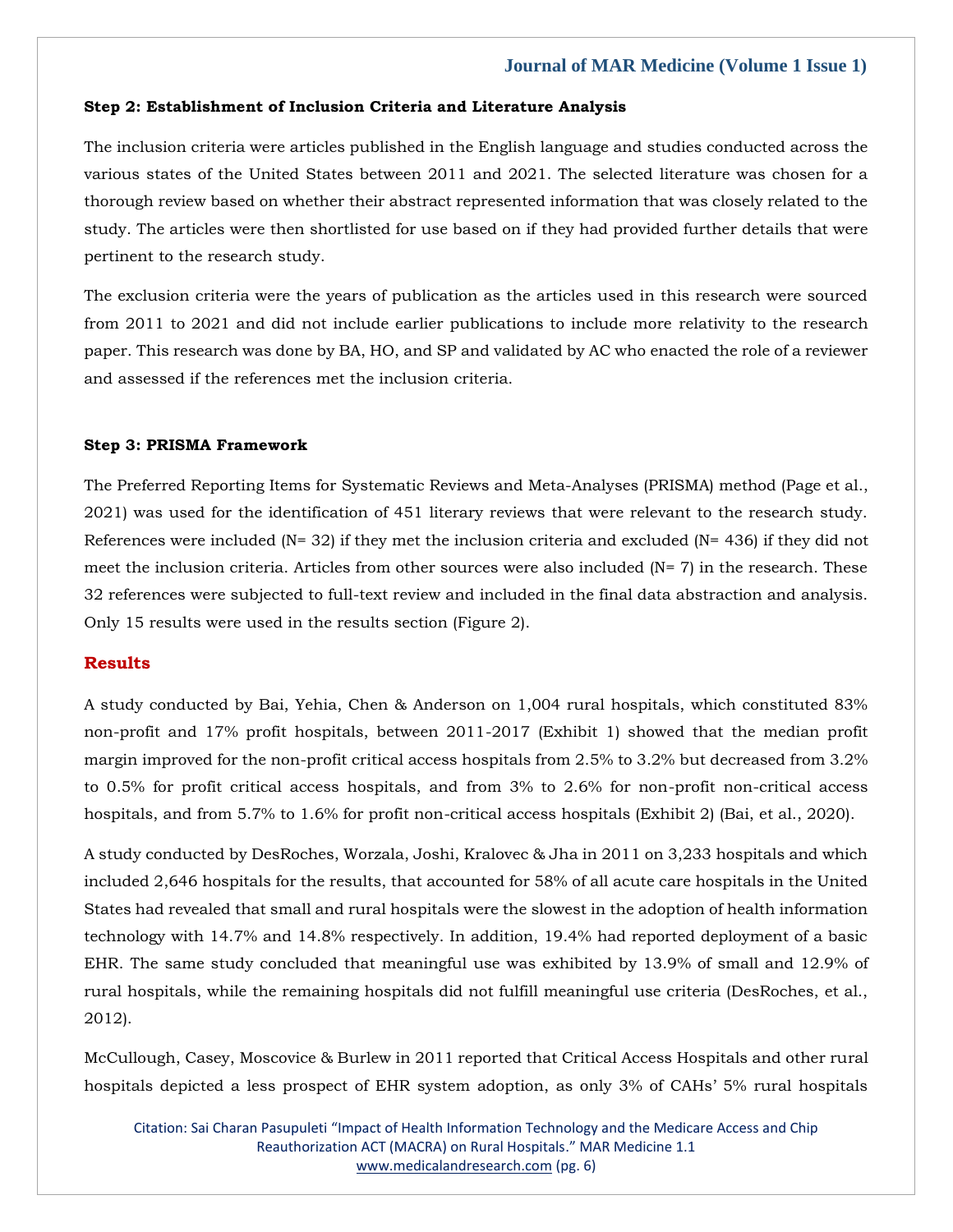reported full use of an EHR as opposed to 9% in urban hospitals. The authors had concluded that the cost of meaningful use compliance might be higher for CAH and other rural hospitals (McCullough, et al., 2011).

However, in contrast, a study conducted by Gabriel, Jones, Samy & King in 2014 on 1,342 Critical Access Hospitals had concluded that HIT infrastructure, such as EHRs and telehealth equipment, was widely adopted by these CAH hospitals. It was also reported that 89% of the hospitals had EHRs' and 85% of the hospitals that did not have an EHR system planned to install an EHR within 12 months. While 62% of CAH hospitals with EHR systems reported that their system was completely electronic, 27% of CAH hospitals reported that they had a part-electronic and part-paper system (Exhibit 3) (Gabriel, et al., 2014).

A study conducted by Toth, Holmes, Van-Houtven, Toles, Weinberger & Silberman in 2015 had provided evidence that Medicare beneficiaries in rural areas had received lower post-discharge follow-up and care. The results showed that Medicare beneficiaries living in secluded rural areas had a lower rate of followup care with a hazard ratio of 0.81. This had a direct impact on ED use as Medicare beneficiaries in these areas had an increased risk of ED visits as compared to urban beneficiaries with a hazard ratio of 1.44 and 1.55, respectively. This could lead to increased hospital spending per beneficiary, which might result in adverse outcomes to the providers (Toth, et al., 2015).

Kruse, Kristof, Jones, Mitchell & Martinez in 2016 identified that the most common barrier for implementation of HIT, such as an EHR system was the initial cost which accounted for 14.4% of the results. It was closely followed by 8% technical support, 7.2% technical concerns, 6.4% maintenance/ongoing costs and resistance to changing work habits, 5.6% training, 4% insufficient time, privacy concerns, and workflow challenges, 3.2% financial incentives, and productivity loss, respectively. The researchers had proposed that incentives should be aimed precisely to correct these disparities between initial and ongoing costs barriers in small and rural hospital settings (Kruse, et al., 2016).

Henning-Smith, Prasad, Casey, Kozhimannil & Moscovice based on 2016 County Health Rankings data of Medicare enrollees on Preventable Hospitalizations, Diabetic monitoring, and Mammography screening, reported that rural hospitals (non-core and micropolitan counties) had performed worse than their urban counterparts (Table 1). The results from this study had shown that 71 in 1,000 Medicare enrollees were hospitalized for preventable conditions in rural areas as opposed to 56 in urban areas. Only 84% of Medicare enrollees in rural areas had received appropriate HbA1C monitoring for diabetes against 86% in metropolitan areas. And 59% and 61% of female Medicare enrollees aged 67-69 years had received mammography in non-core and micropolitan counties, as opposed to 62% in metropolitan counties (Henning-Smith, et al., 2017).

Joynt, Nguyen, Snyder, Lechner & Ogunwumiju (2016) had established that those rural hospitals subjected to Hospital-Based Value Purchasing in FY 2015 had a greater mean total performance score

Citation: Sai Charan Pasupuleti "Impact of Health Information Technology and the Medicare Access and Chip Reauthorization ACT (MACRA) on Rural Hospitals." MAR Medicine 1.1 [www.medicalandresearch.com](http://www.medicalandresearch.com/) (pg. 7)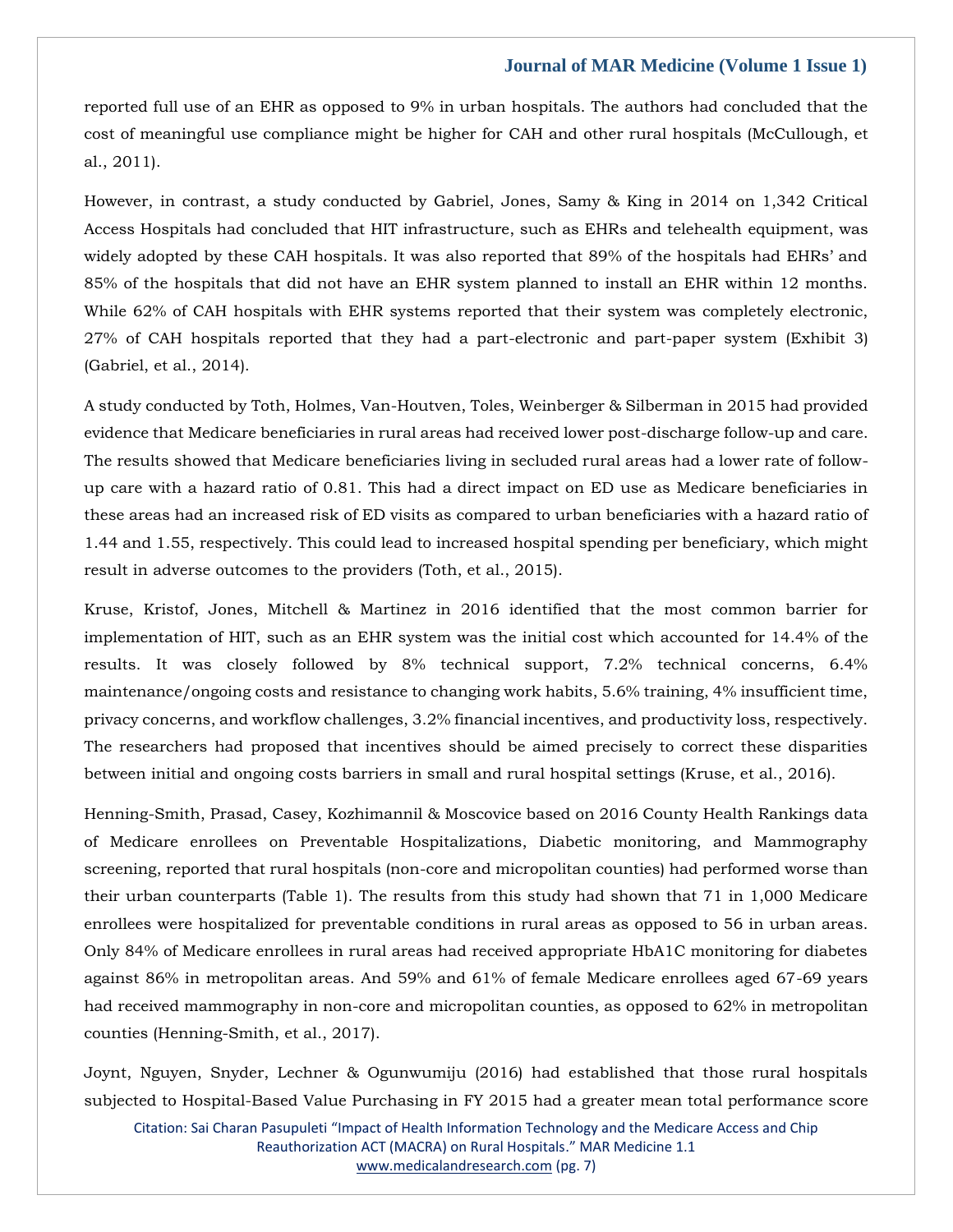as compared to the urban hospitals. This echoed in the improved performance in efficiency and patient experience domains. This explained the higher average base Diagnosis-Related Group (DRG) payment adjustment factor of +0.22% for rural hospitals, as compared to +0.07% for urban hospitals (Exhibit 4). However, the researchers noted that rural hospitals had more penalties under the HRRP program than their urban counterparts (Table 2) (Joynt, et al., 2016).

The CMS has allowed for the exemption of those providers which had less than \$30,000 in Medicare part B revenue or saw fewer than 100 Medicare patients per year in 2017. This had a direct impact on the physicians in the rural hospitals which exempted 134,000 clinicians from QPP participation. The CMS also aimed to reduce MIPS burdens on small practices and rural hospital physicians and hence could grant providers 1-3 bonus points if their patient population was considered exceptionally complicated (Eastman, 2017).

A study conducted by Mason, Mayer, Chien & Monestime in 2017 identified the barriers to EHR implementation faced by rural healthcare providers. Study participants consisted of 21 healthcare providers in the southeastern region of Missouri, who were interviewed and enquired about the barriers that must be overcome for successful implementation of EHR systems as mandated by federal legislation. The Findings had indicated four emergent themes among the participants' responses as Limited finances to support EHRs, Health information exchange issues, Lack of business education, and Lack of change management at rural medical practices (Mason et al., 2017).

A study conducted by Mejia with Walden University in 2018 identified the strategies that rural hospital leaders used to implement a successful EHR system that balanced hospital personnel needs with technology adoption and implementation. The target population for the study consisted of rural hospital leaders in South Texas, and findings from the study disclosed that ongoing EHR training, provider acceptance and buy-in of EHRs, constant communication, use of super users, and workflow maintenance were common themes described by the participants for successful implementation of an EHR system. Additionally, several participants suggested that the results of the study could be utilized by all rural hospital leaders to improve workflow, profitability, and increased EHR implementation (Mejia, 2018).

While 20% of the rural population was estimated to live in the rural areas, only 10% of physicians had reported of practices, including Physicians, Nurse Providers, and Physician Assistants as opposed to 89% in urban areas (Table 3) (AHRQ, 2012). Medicare's reimbursement program for telemedicine was considered as pallid and had a direct impact on rural healthcare in the U.S. and affected beneficiaries' health outcomes negatively. This could be supported by stating that while CMS had provided \$1 trillion (about \$3,100 per person in the US) (about \$3,100 per person in the U.S.) reimbursement for Medicare but provided only \$29 million on telehealth. This had led to an urge to lawmakers to pass the Creating Opportunities Now for Necessary and Effective Care Technologies (CONNECT) for the Health Act in 2018

Citation: Sai Charan Pasupuleti "Impact of Health Information Technology and the Medicare Access and Chip Reauthorization ACT (MACRA) on Rural Hospitals." MAR Medicine 1.1 [www.medicalandresearch.com](http://www.medicalandresearch.com/) (pg. 8)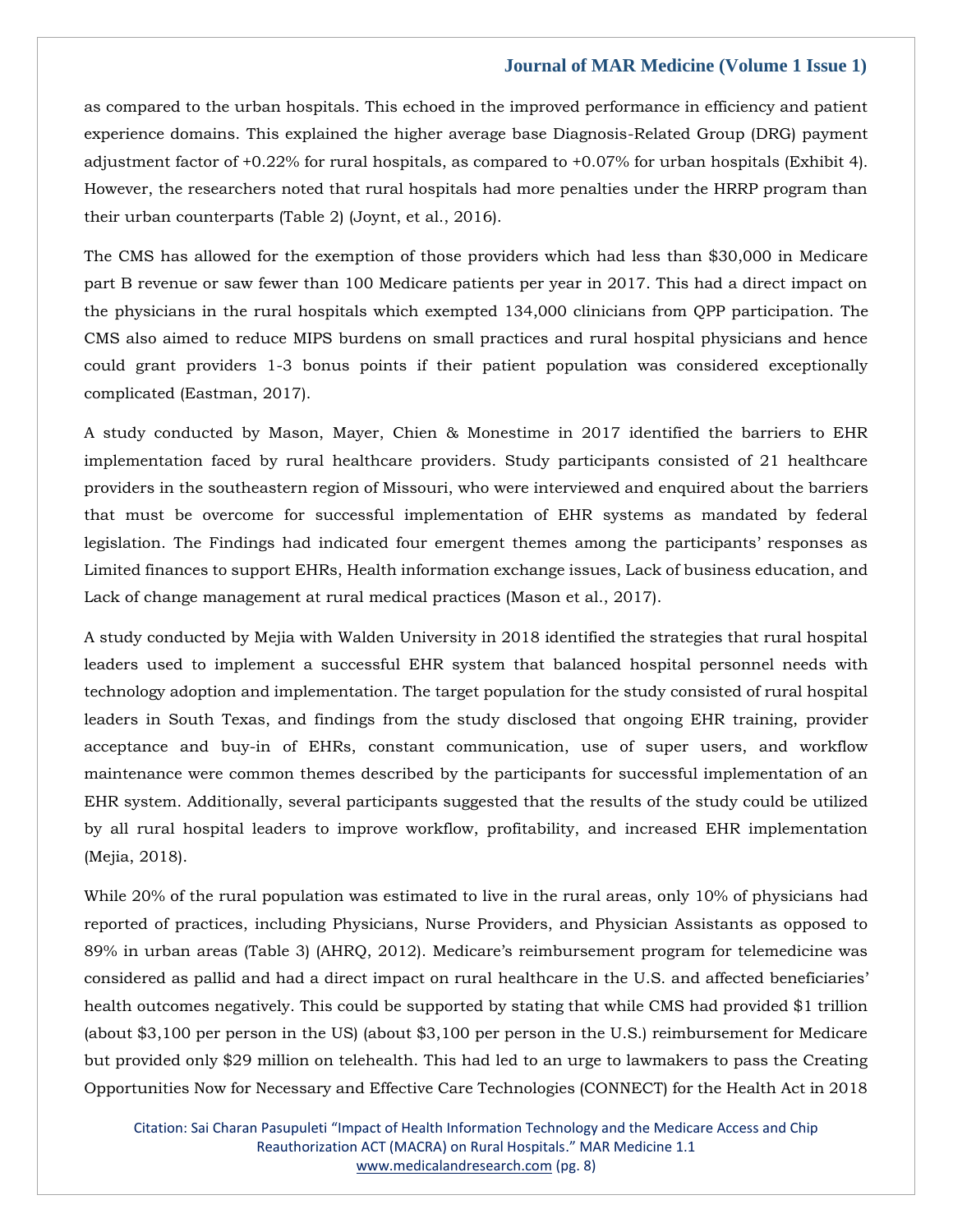(Slabodkin, 2018). The U.S. Senate introduced CONNECT for the Health Act in April 2021, which aimed to promote the continued expansion of Telehealth services by the amendment of the Social Security Act (Congress, 2021).

A study conducted by Pessima in 2020 explored the relationship between EHR/HIT adoption and the quality of healthcare delivery in rural Georgia. Results from the study showed that higher EHR/HIT adoption was associated with increased quality of healthcare delivery based on clinician and physician perceptions of burden and interoperability. These results suggested to policymakers that improvements in healthcare as experienced within rural communities were shaped by the adoption of EHR/HIT to meet local needs (Pessima, 2020).

A study conducted by Chen, Amaize, and Barath, in 2020 assessed telehealth adoption among hospitals located in rural and urban areas and identified barriers related to enhanced telehealth capabilities in the areas of patient engagement and HIE capacity with external providers and community partners. Findings from the study showed that rural hospitals were least likely  $(1.98 \text{ vs } 2.72, P < 0.001)$  to have telehealth systems as opposed to their urban area counterparts with patient engagement capabilities, such as the ability to view their health information online and electronically transmit medical information to a third party. The authors also indicated that rural hospitals were least likely (0.46 vs  $0.67$ ,  $P < 0.001$  as opposed to their urban equivalents to report that clinical information was available electronically from outside providers (Chen et al., 2021).



Reference:<https://doi.org/10.1377/hlthaff.2019.01545>

Exhibit 1: Distribution of 1,004 Hospitals in the study

Citation: Sai Charan Pasupuleti "Impact of Health Information Technology and the Medicare Access and Chip Reauthorization ACT (MACRA) on Rural Hospitals." MAR Medicine 1.1 [www.medicalandresearch.com](http://www.medicalandresearch.com/) (pg. 9)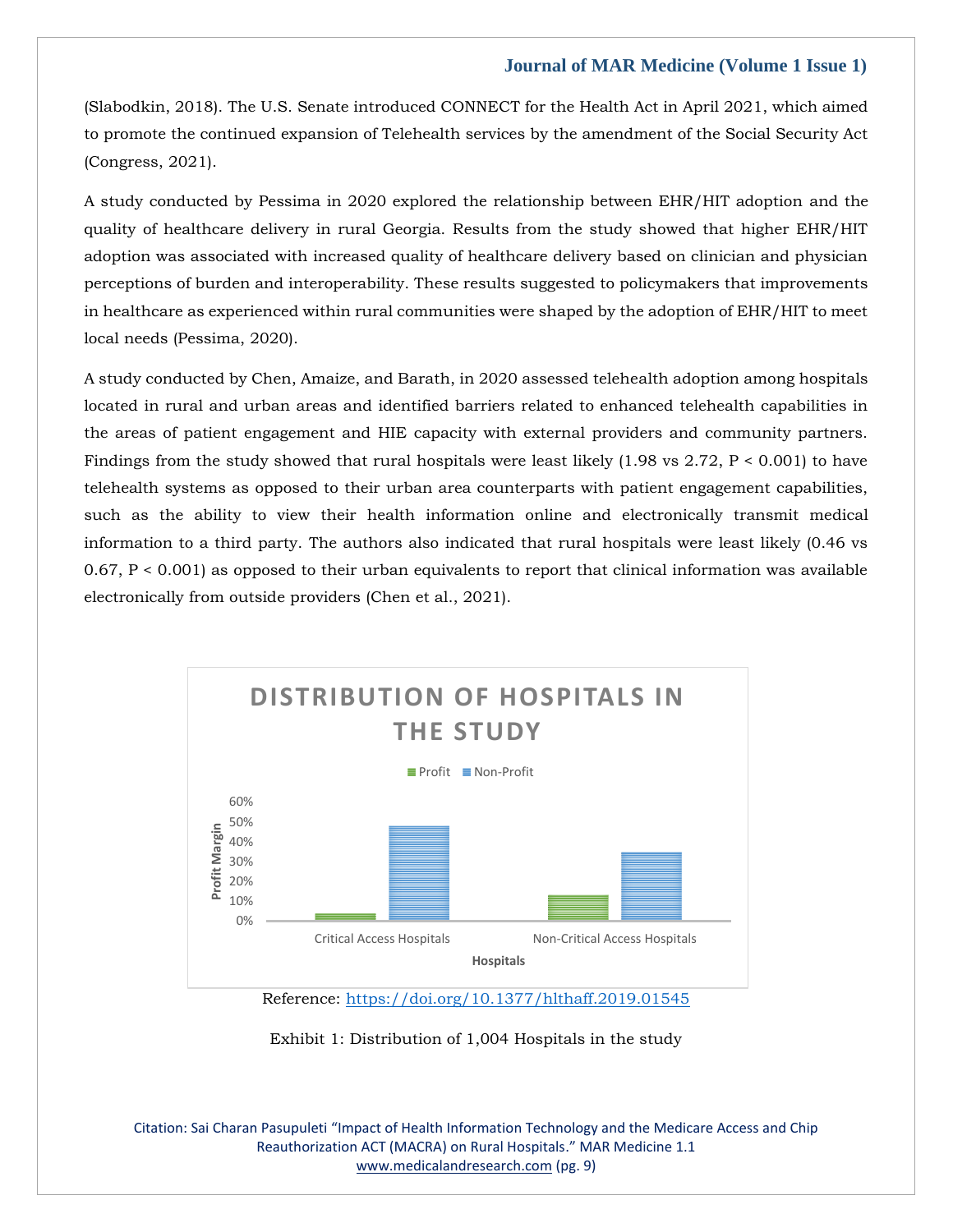

# Reference:<https://doi.org/10.1377/hlthaff.2019.01545>



Exhibit 2: The Median Overall Profit Margin for U.S. Rural Hospitals, by type of hospital, 2011-17

# Reference:<https://doi.org/10.1377/hlthaff.2014.0279>

Exhibit 3: Electronic Health Record (EHR) implementation status and key capabilities of Critical Access Hospitals

Citation: Sai Charan Pasupuleti "Impact of Health Information Technology and the Medicare Access and Chip Reauthorization ACT (MACRA) on Rural Hospitals." MAR Medicine 1.1 [www.medicalandresearch.com](http://www.medicalandresearch.com/) (pg. 10)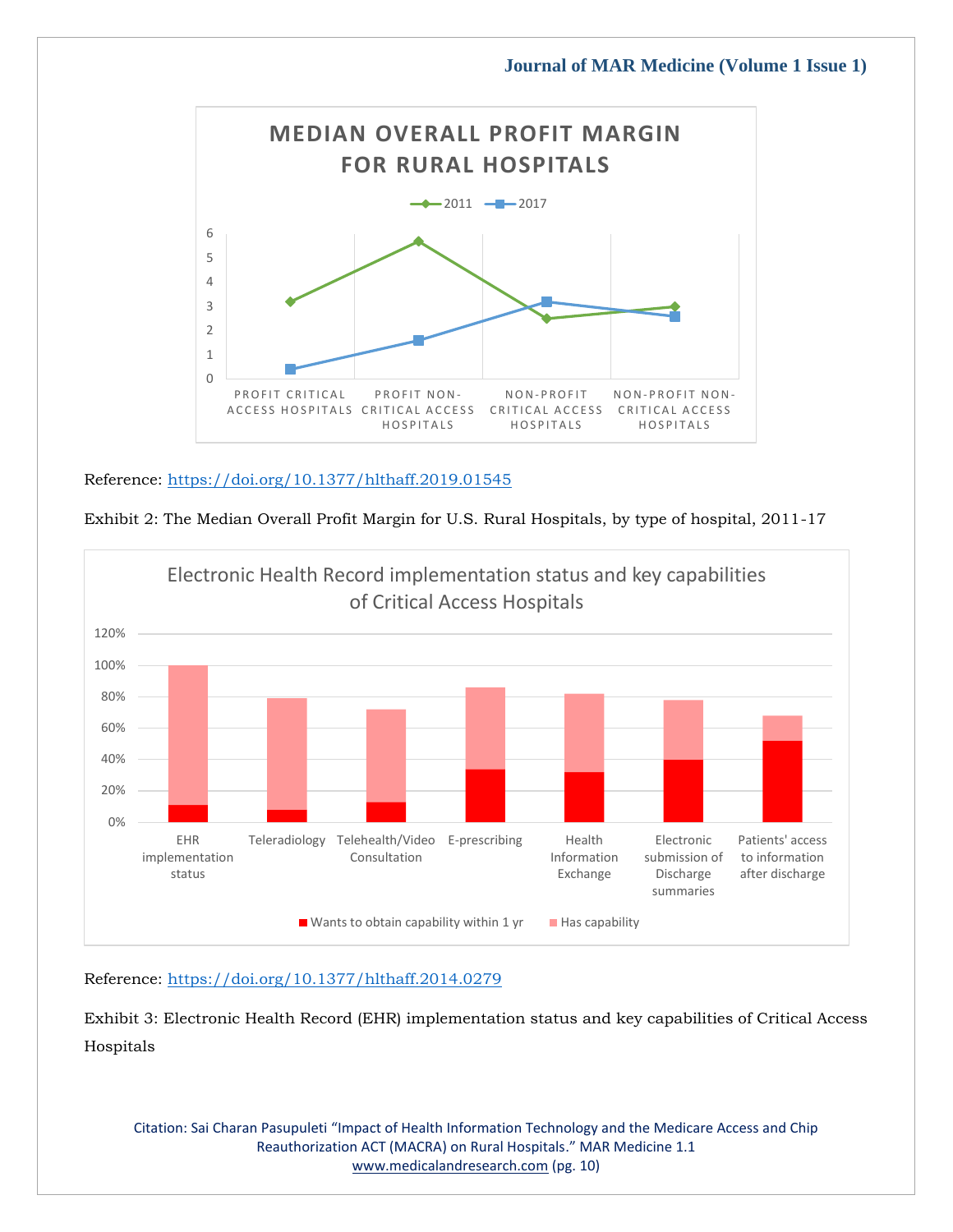|              |                                        | Preventable | Percentage of                              |           | Percentage of Female      |           |
|--------------|----------------------------------------|-------------|--------------------------------------------|-----------|---------------------------|-----------|
|              | Hospitalizations per<br>1,000 Medicare |             | <b>Medicare Enrollees</b><br>with Diabetes |           | <b>Medicare Enrollees</b> |           |
|              |                                        |             |                                            |           | 67-69 receiving           |           |
|              | Enrollees                              |             | receiving HbA1C                            |           | <b>Mammograms</b>         |           |
|              |                                        |             | monitoring                                 |           |                           |           |
|              | Mean                                   | <b>SD</b>   | Mean                                       | <b>SD</b> | Mean                      | <b>SD</b> |
| Metropolitan | 56.14                                  | 16.81       | 0.86                                       | 0.04      | 0.62                      | 0.07      |
| Micropolitan | 61.84                                  | 21.75       | 0.84                                       | 0.07      | 0.61                      | 0.08      |
| Rural,       | 71.40                                  | 30.07       | 0.84                                       | 0.07      | 0.59                      | 0.09      |
| noncore      |                                        |             |                                            |           |                           |           |

Reference:<https://doi.org/10.1111/jrh.12261>

Table 1: Differences in Quality Scores by Rurality



Reference:<https://www.claritygrp.com/hubfs/Rural%20Hospitals%20HHS%20Report%202016.pdf>

Exhibit 4: FY 2015 HVBP Performance by domain for Rural vs Urban hospitals

Citation: Sai Charan Pasupuleti "Impact of Health Information Technology and the Medicare Access and Chip Reauthorization ACT (MACRA) on Rural Hospitals." MAR Medicine 1.1 [www.medicalandresearch.com](http://www.medicalandresearch.com/) (pg. 11)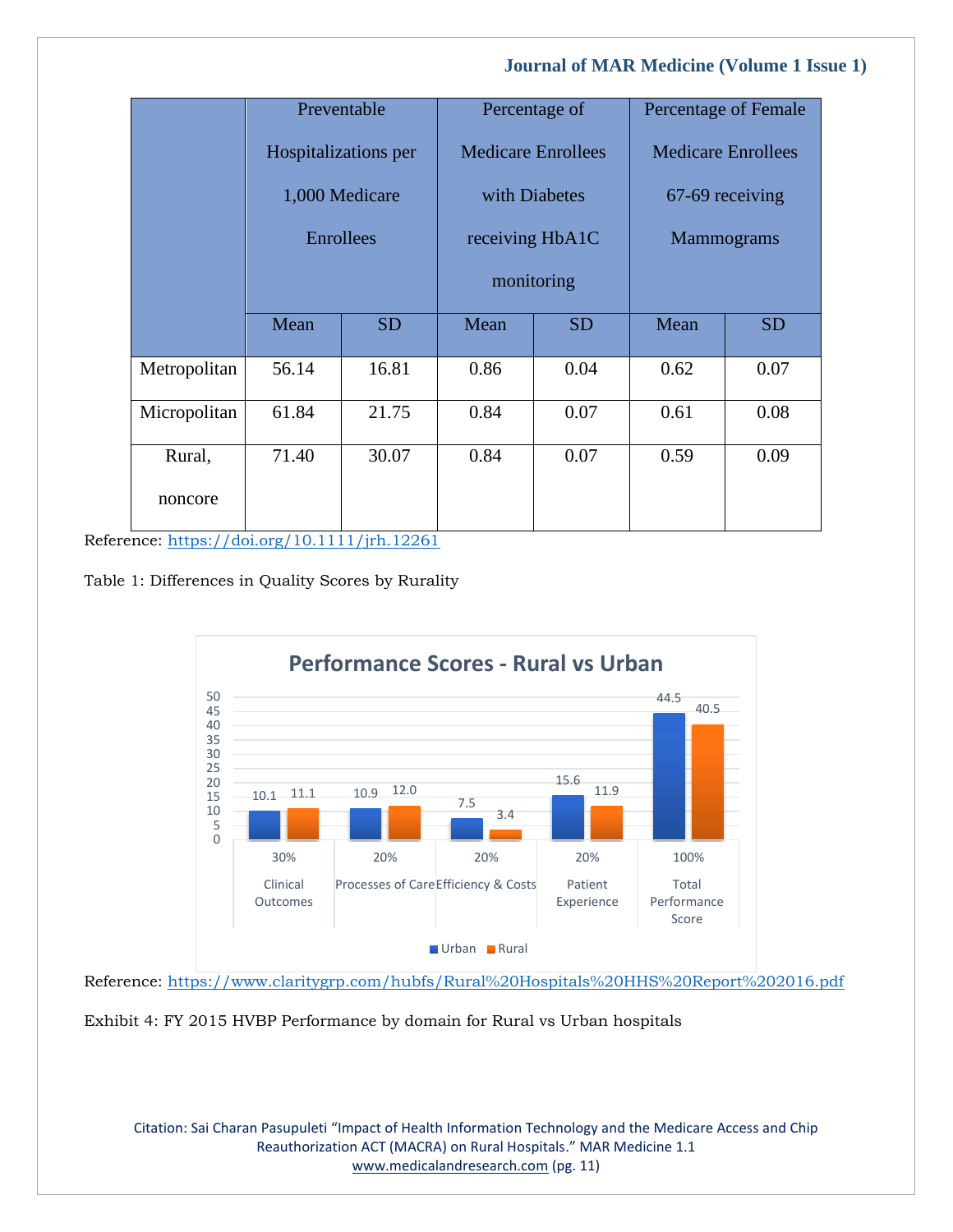| Medicare value-based         | Rural, $N$ (%) of | Urban, $N$ $(\%)$ of                                  | Difference (Rural-                                                                         |
|------------------------------|-------------------|-------------------------------------------------------|--------------------------------------------------------------------------------------------|
| payment program              | participants      | participants                                          | Urban)                                                                                     |
|                              | penalized         | penalized                                             |                                                                                            |
| Hospital Value-Based         | 288 (34%)         | 1,040(49%)                                            | $-15%$                                                                                     |
| <b>Purchasing Program</b>    |                   |                                                       |                                                                                            |
| Hospital-Acquired            | 129 (14%)         | 586 (26%)                                             | $-12%$                                                                                     |
| <b>Conditions Reduction</b>  |                   |                                                       |                                                                                            |
| Program                      |                   |                                                       |                                                                                            |
| <b>Hospital Readmissions</b> | 709 (79%)         | 1,902 (76%)                                           | $+3%$                                                                                      |
| <b>Reduction Program</b>     |                   | $\cdots$ $\cdots$ $\cdots$ $\cdots$ $\cdots$ $\cdots$ | $\begin{array}{c} \n\bullet & \bullet & \bullet & \bullet & \bullet & \bullet \end{array}$ |

Reference:<https://www.claritygrp.com/hubfs/Rural%20Hospitals%20HHS%20Report%202016.pdf>

Table 2: FY 2015 Penalties in Medicare's Value-Based Payment Programs

| Geography          | <b>All Specialties</b> | <b>U.S. Population</b> |            |     |
|--------------------|------------------------|------------------------|------------|-----|
|                    | <b>Nurse</b>           | Physician              | Physicians |     |
|                    | Practitioners          | <b>Assistants</b>      |            |     |
| Urban              | 84.4%                  | 84.4%                  | 89%        | 80% |
| Large Rural        | 8.9%                   | 8.8%                   | 7.1%       | 10% |
| <b>Small Rural</b> | 3.9%                   | 3.8%                   | 2.6%       | 5%  |
| Remote             | 2.8%                   | 3.0%                   | 1.3%       | 5%  |
| rural/frontier     |                        |                        |            |     |

Reference:<https://www.ahrq.gov/research/findings/factsheets/primary/pcwork3/index.html>

Table 3: Geographic Distribution of Healthcare Professionals, 2010

Citation: Sai Charan Pasupuleti "Impact of Health Information Technology and the Medicare Access and Chip Reauthorization ACT (MACRA) on Rural Hospitals." MAR Medicine 1.1 [www.medicalandresearch.com](http://www.medicalandresearch.com/) (pg. 12)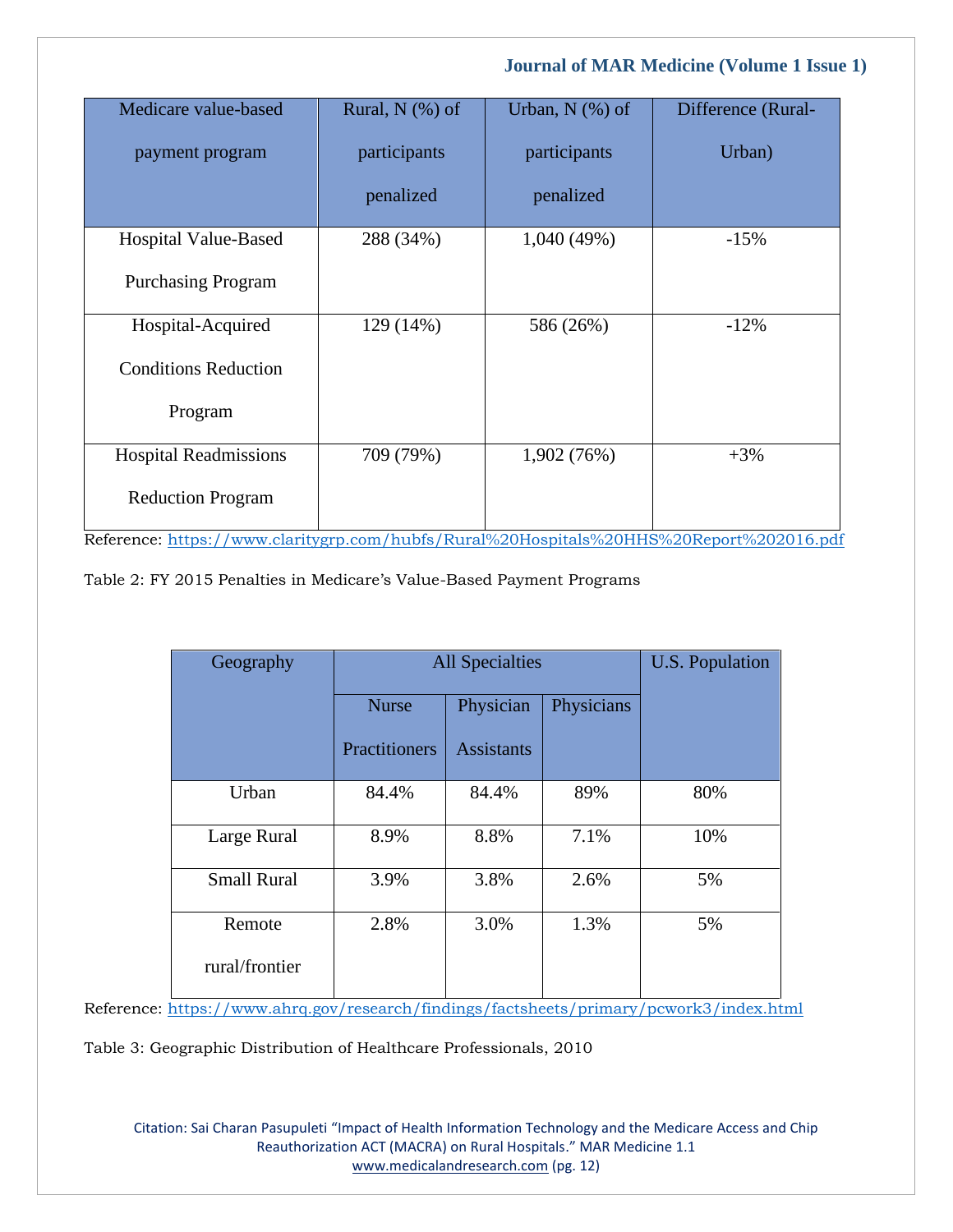# **Discussion**

#### **Summary**

Study Limitations: The study limitations could be attributed to the limited inclusivity of the research articles that were published >2018. Publication bias in this study could be ascribed to the scope of the study as only 8 databases and 5 federal websites were used for the study. Finally, research bias could be imputed to this study as the group involved in this study had vested interests in the health care system and its functionalities.

Practical Implications: The practical implications of this research study could be intended for further research in the identification of the barriers to the implementation of HIT and MACRA on rural hospitals and small physicians. This research study could be used as a core to eliminate these barriers and improve the accessibility and quality of health care to the rural population.

## **Conclusions**

The results drawn from the research study illustrated that the impact of MACRA and HIT in rural hospitals depended on its implementation. While the benefits had promoted its adoption, the barriers hindered the process of its enactment. Since the payment tracks were dependent on the implementation of MACRA and HIT, rural hospitals and small physicians could be affected negatively if the barriers eclipsed the benefits of its implementation.

#### **References**

[1. Agency for Healthcare Research and Quality \(2012, September\). Primary Care Workforce Facts and](file:///C:/Users/Arief%20Mahimudh/Desktop/MAY/1.%20Agency%20for%20Healthcare%20Research%20and%20Quality%20(2012,%20September).%20Primary%20Care%20Workforce%20Facts%20and%20Stats%20No.%203.%20Retrieved%20November%2015,%202021,%20from%20https:/www.ahrq.gov/research/findings/factsheets/primary/pcwork3/index.html)  [Stats No. 3. Retrieved November 15, 2021, from](file:///C:/Users/Arief%20Mahimudh/Desktop/MAY/1.%20Agency%20for%20Healthcare%20Research%20and%20Quality%20(2012,%20September).%20Primary%20Care%20Workforce%20Facts%20and%20Stats%20No.%203.%20Retrieved%20November%2015,%202021,%20from%20https:/www.ahrq.gov/research/findings/factsheets/primary/pcwork3/index.html)  [https://www.ahrq.gov/research/findings/factsheets/primary/pcwork3/index.html](file:///C:/Users/Arief%20Mahimudh/Desktop/MAY/1.%20Agency%20for%20Healthcare%20Research%20and%20Quality%20(2012,%20September).%20Primary%20Care%20Workforce%20Facts%20and%20Stats%20No.%203.%20Retrieved%20November%2015,%202021,%20from%20https:/www.ahrq.gov/research/findings/factsheets/primary/pcwork3/index.html)

[2. Bai, G., Yehia, F., Chen, W., & Anderson, G. F. \(2020\). Varying trends in the financial viability of US](file:///C:/Users/Arief%20Mahimudh/Desktop/MAY/2.%20Bai,%20G.,%20Yehia,%20F.,%20Chen,%20W.,%20&%20Anderson,%20G.%20F.%20(2020).%20Varying%20trends%20in%20the%20financial%20viability%20of%20US%20rural%20hospitals,%202011–17.%20Health%20Affairs,%2039(6),%20942–948.%20https:/doi.org/10.1377/hlthaff.2019.01545)  rural hospitals, 2011–17. Health Affairs, 39(6), 942–[948. https://doi.org/10.1377/hlthaff.2019.01545](file:///C:/Users/Arief%20Mahimudh/Desktop/MAY/2.%20Bai,%20G.,%20Yehia,%20F.,%20Chen,%20W.,%20&%20Anderson,%20G.%20F.%20(2020).%20Varying%20trends%20in%20the%20financial%20viability%20of%20US%20rural%20hospitals,%202011–17.%20Health%20Affairs,%2039(6),%20942–948.%20https:/doi.org/10.1377/hlthaff.2019.01545)

[3. Bauchner, H. \(2019\). Rationing of health care in the United States: An inevitable consequence of](file:///C:/Users/Arief%20Mahimudh/Desktop/MAY/3.%20Bauchner,%20H.%20(2019).%20Rationing%20of%20health%20care%20in%20the%20United%20States:%20An%20inevitable%20consequence%20of%20increasing%20health%20care%20costs.%20JAMA%20Network,%20321(8)%20751–752.%20https:/doi.org/10.1001/jama.2019.1081)  increasing health [care costs. JAMA Network, 321\(8\) 751](file:///C:/Users/Arief%20Mahimudh/Desktop/MAY/3.%20Bauchner,%20H.%20(2019).%20Rationing%20of%20health%20care%20in%20the%20United%20States:%20An%20inevitable%20consequence%20of%20increasing%20health%20care%20costs.%20JAMA%20Network,%20321(8)%20751–752.%20https:/doi.org/10.1001/jama.2019.1081)–752. [https://doi.org/10.1001/jama.2019.1081](file:///C:/Users/Arief%20Mahimudh/Desktop/MAY/3.%20Bauchner,%20H.%20(2019).%20Rationing%20of%20health%20care%20in%20the%20United%20States:%20An%20inevitable%20consequence%20of%20increasing%20health%20care%20costs.%20JAMA%20Network,%20321(8)%20751–752.%20https:/doi.org/10.1001/jama.2019.1081)

[4. Brenner, S. K., Kaushal, R., Grinspan, Z., Joyce, C., Kim, I., Allard, R. J., Delgado, D., & Abramson,](file:///C:/Users/Arief%20Mahimudh/Desktop/MAY/4.%20Brenner,%20S.%20K.,%20Kaushal,%20R.,%20Grinspan,%20Z.,%20Joyce,%20C.,%20Kim,%20I.,%20Allard,%20R.%20J.,%20Delgado,%20D.,%20&%20Abramson,%20E.%20L.%20(2015).%20Effects%20of%20health%20information%20technology%20on%20patient%20outcomes:%20A%20systematic%20review.%20Journal%20of%20the%20American%20Medical%20Informatics%20Association,%2023(5),%201016–1036.%20https:/doi.org/10.1093/jamia/ocv138)  [E. L. \(2015\). Effects of health information technology on patient outcomes: A systematic review. Journal](file:///C:/Users/Arief%20Mahimudh/Desktop/MAY/4.%20Brenner,%20S.%20K.,%20Kaushal,%20R.,%20Grinspan,%20Z.,%20Joyce,%20C.,%20Kim,%20I.,%20Allard,%20R.%20J.,%20Delgado,%20D.,%20&%20Abramson,%20E.%20L.%20(2015).%20Effects%20of%20health%20information%20technology%20on%20patient%20outcomes:%20A%20systematic%20review.%20Journal%20of%20the%20American%20Medical%20Informatics%20Association,%2023(5),%201016–1036.%20https:/doi.org/10.1093/jamia/ocv138)  [of the American Medical Informatics Association, 23\(5\), 1016](file:///C:/Users/Arief%20Mahimudh/Desktop/MAY/4.%20Brenner,%20S.%20K.,%20Kaushal,%20R.,%20Grinspan,%20Z.,%20Joyce,%20C.,%20Kim,%20I.,%20Allard,%20R.%20J.,%20Delgado,%20D.,%20&%20Abramson,%20E.%20L.%20(2015).%20Effects%20of%20health%20information%20technology%20on%20patient%20outcomes:%20A%20systematic%20review.%20Journal%20of%20the%20American%20Medical%20Informatics%20Association,%2023(5),%201016–1036.%20https:/doi.org/10.1093/jamia/ocv138)–1036. [https://doi.org/10.1093/jamia/ocv138](file:///C:/Users/Arief%20Mahimudh/Desktop/MAY/4.%20Brenner,%20S.%20K.,%20Kaushal,%20R.,%20Grinspan,%20Z.,%20Joyce,%20C.,%20Kim,%20I.,%20Allard,%20R.%20J.,%20Delgado,%20D.,%20&%20Abramson,%20E.%20L.%20(2015).%20Effects%20of%20health%20information%20technology%20on%20patient%20outcomes:%20A%20systematic%20review.%20Journal%20of%20the%20American%20Medical%20Informatics%20Association,%2023(5),%201016–1036.%20https:/doi.org/10.1093/jamia/ocv138)

Citation: Sai Charan Pasupuleti "Impact of Health Information Technology and the Medicare Access and Chip Reauthorization ACT (MACRA) on Rural Hospitals." MAR Medicine 1.1 [www.medicalandresearch.com](http://www.medicalandresearch.com/) (pg. 13)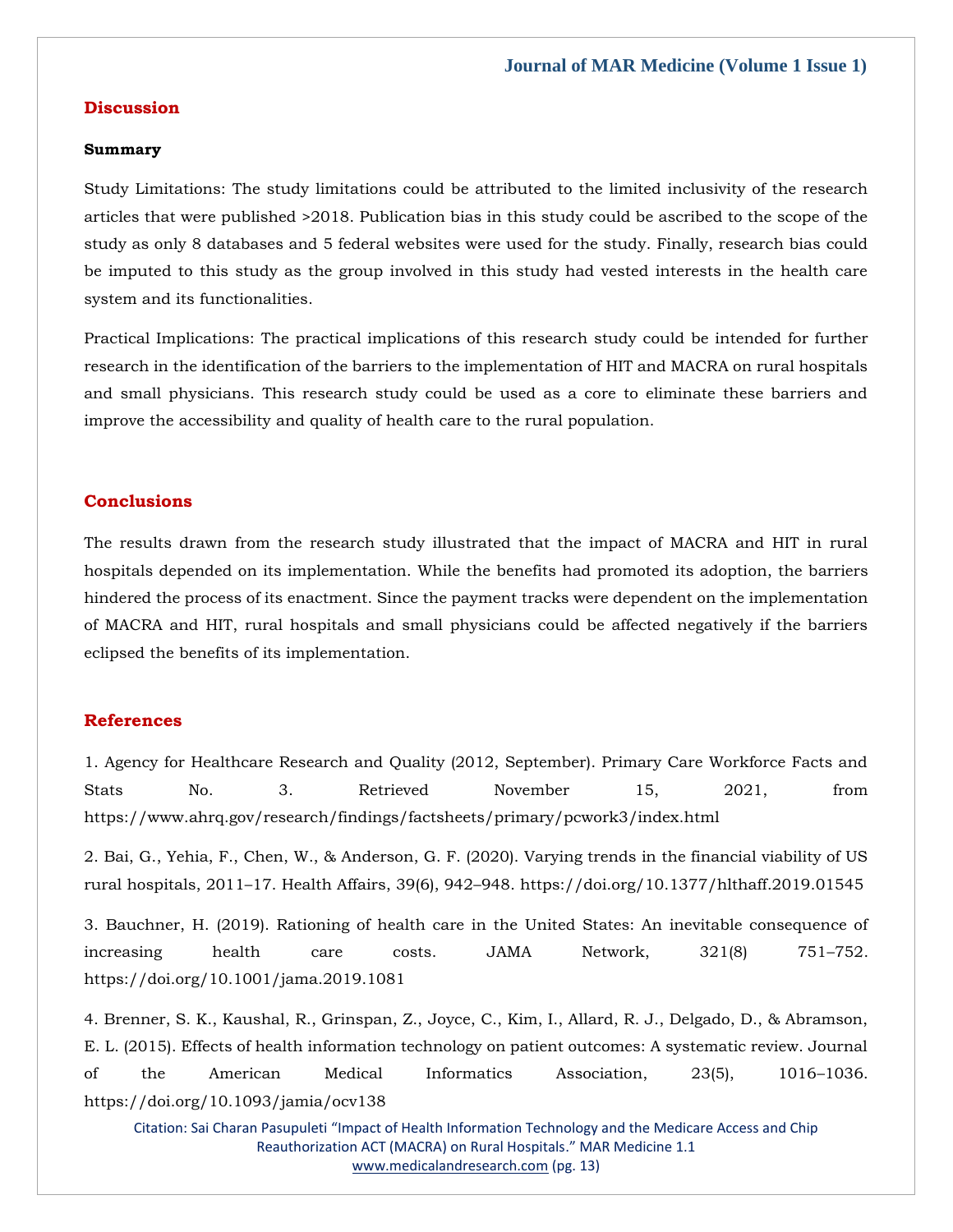[5. Carlo, A. D., Benson, N. M., Chu, F., & Busch, A. B. \(2020\). Association of alternative payment and](file:///C:/Users/Arief%20Mahimudh/Desktop/MAY/5.%20Carlo,%20A.%20D.,%20Benson,%20N.%20M.,%20Chu,%20F.,%20&%20Busch,%20A.%20B.%20(2020).%20Association%20of%20alternative%20payment%20and%20delivery%20models%20with%20outcomes%20for%20mental%20health%20and%20substance%20use%20disorders.%20JAMA%20Network%20Open,%203(7),%20e207401.%20https:/doi.org/10.1001/jamanetworkopen.2020.7401)  [delivery models with outcomes for mental health and substance use disorders. JAMA Network Open,](file:///C:/Users/Arief%20Mahimudh/Desktop/MAY/5.%20Carlo,%20A.%20D.,%20Benson,%20N.%20M.,%20Chu,%20F.,%20&%20Busch,%20A.%20B.%20(2020).%20Association%20of%20alternative%20payment%20and%20delivery%20models%20with%20outcomes%20for%20mental%20health%20and%20substance%20use%20disorders.%20JAMA%20Network%20Open,%203(7),%20e207401.%20https:/doi.org/10.1001/jamanetworkopen.2020.7401)  [3\(7\), e207401. https://doi.org/10.1001/jamanetworkopen.2020.7401](file:///C:/Users/Arief%20Mahimudh/Desktop/MAY/5.%20Carlo,%20A.%20D.,%20Benson,%20N.%20M.,%20Chu,%20F.,%20&%20Busch,%20A.%20B.%20(2020).%20Association%20of%20alternative%20payment%20and%20delivery%20models%20with%20outcomes%20for%20mental%20health%20and%20substance%20use%20disorders.%20JAMA%20Network%20Open,%203(7),%20e207401.%20https:/doi.org/10.1001/jamanetworkopen.2020.7401)

[6. Centers for Medicare & Medicaid Services \(CMS\) \(2016\). Alternative Payment Models \(APMs\) Overview](file:///C:/Users/Arief%20Mahimudh/Desktop/MAY/6.%20Centers%20for%20Medicare%20&%20Medicaid%20Services%20(CMS)%20(2016).%20Alternative%20Payment%20Models%20(APMs)%20Overview%20-%20QPP.%20Quality%20Payment%20Program.%20Retrieved%20October%2018,%202021,%20from%20https:/qpp.cms.gov/apms/overview)  - [QPP. Quality Payment Program. Retrieved October 18, 2021, from](file:///C:/Users/Arief%20Mahimudh/Desktop/MAY/6.%20Centers%20for%20Medicare%20&%20Medicaid%20Services%20(CMS)%20(2016).%20Alternative%20Payment%20Models%20(APMs)%20Overview%20-%20QPP.%20Quality%20Payment%20Program.%20Retrieved%20October%2018,%202021,%20from%20https:/qpp.cms.gov/apms/overview)  [https://qpp.cms.gov/apms/overview](file:///C:/Users/Arief%20Mahimudh/Desktop/MAY/6.%20Centers%20for%20Medicare%20&%20Medicaid%20Services%20(CMS)%20(2016).%20Alternative%20Payment%20Models%20(APMs)%20Overview%20-%20QPP.%20Quality%20Payment%20Program.%20Retrieved%20October%2018,%202021,%20from%20https:/qpp.cms.gov/apms/overview)

[7. Centers for Medicaid & Medicare Services \(CMS\) \(2019\). MACRA: MIPS & APMs | CMS. Retrieved](file:///C:/Users/Arief%20Mahimudh/Desktop/MAY/7.%20Centers%20for%20Medicaid%20&%20Medicare%20Services%20(CMS)%20(2019).%20MACRA:%20MIPS%20&%20APMs%20|%20CMS.%20Retrieved%20September%2020,%202021,%20from%20https:/www.cms.gov/Medicare/Quality-Initiatives-Patient-Assessment-Instruments/Value-Based-Programs/MACRA-MIPS-and-APMs/MACRA-MIPS-and-APMs)  [September 20, 2021, from https://www.cms.gov/Medicare/Quality-Initiatives-Patient-Assessment-](file:///C:/Users/Arief%20Mahimudh/Desktop/MAY/7.%20Centers%20for%20Medicaid%20&%20Medicare%20Services%20(CMS)%20(2019).%20MACRA:%20MIPS%20&%20APMs%20|%20CMS.%20Retrieved%20September%2020,%202021,%20from%20https:/www.cms.gov/Medicare/Quality-Initiatives-Patient-Assessment-Instruments/Value-Based-Programs/MACRA-MIPS-and-APMs/MACRA-MIPS-and-APMs)[Instruments/Value-Based-Programs/MACRA-MIPS-and-APMs/MACRA-MIPS-and-APMs](file:///C:/Users/Arief%20Mahimudh/Desktop/MAY/7.%20Centers%20for%20Medicaid%20&%20Medicare%20Services%20(CMS)%20(2019).%20MACRA:%20MIPS%20&%20APMs%20|%20CMS.%20Retrieved%20September%2020,%202021,%20from%20https:/www.cms.gov/Medicare/Quality-Initiatives-Patient-Assessment-Instruments/Value-Based-Programs/MACRA-MIPS-and-APMs/MACRA-MIPS-and-APMs)

[8. Centers for Medicare & Medicaid Services \(CMS\), HHS. \(2016, November 4\). Medicare Program; Merit-](file:///C:/Users/Arief%20Mahimudh/Desktop/MAY/8.%20Centers%20for%20Medicare%20&%20Medicaid%20Services%20(CMS),%20HHS.%20(2016,%20November%204).%20Medicare%20Program;%20Merit-Based%20Incentive%20Payment%20System%20(MIPS)%20and%20Alternative%20Payment%20Model%20(APM)%20Incentive%20Under%20the%20Physician%20Fee%20Schedule,%20and%20Criteria%20for%20Physician-Focused%20Payment%20Models.%20Final%20rule%20with%20comment%20period.%20PubMed.%20Retrieved%20October%2020,%202021,%20from%20https:/pubmed.ncbi.nlm.nih.gov/27905815/)[Based Incentive Payment System \(MIPS\) and Alternative Payment Model \(APM\) Incentive Under the](file:///C:/Users/Arief%20Mahimudh/Desktop/MAY/8.%20Centers%20for%20Medicare%20&%20Medicaid%20Services%20(CMS),%20HHS.%20(2016,%20November%204).%20Medicare%20Program;%20Merit-Based%20Incentive%20Payment%20System%20(MIPS)%20and%20Alternative%20Payment%20Model%20(APM)%20Incentive%20Under%20the%20Physician%20Fee%20Schedule,%20and%20Criteria%20for%20Physician-Focused%20Payment%20Models.%20Final%20rule%20with%20comment%20period.%20PubMed.%20Retrieved%20October%2020,%202021,%20from%20https:/pubmed.ncbi.nlm.nih.gov/27905815/)  [Physician Fee Schedule, and Criteria for Physician-Focused Payment Models. Final rule with comment](file:///C:/Users/Arief%20Mahimudh/Desktop/MAY/8.%20Centers%20for%20Medicare%20&%20Medicaid%20Services%20(CMS),%20HHS.%20(2016,%20November%204).%20Medicare%20Program;%20Merit-Based%20Incentive%20Payment%20System%20(MIPS)%20and%20Alternative%20Payment%20Model%20(APM)%20Incentive%20Under%20the%20Physician%20Fee%20Schedule,%20and%20Criteria%20for%20Physician-Focused%20Payment%20Models.%20Final%20rule%20with%20comment%20period.%20PubMed.%20Retrieved%20October%2020,%202021,%20from%20https:/pubmed.ncbi.nlm.nih.gov/27905815/)  [period. PubMed. Retrieved October 20, 2021, from https://pubmed.ncbi.nlm.nih.gov/27905815/](file:///C:/Users/Arief%20Mahimudh/Desktop/MAY/8.%20Centers%20for%20Medicare%20&%20Medicaid%20Services%20(CMS),%20HHS.%20(2016,%20November%204).%20Medicare%20Program;%20Merit-Based%20Incentive%20Payment%20System%20(MIPS)%20and%20Alternative%20Payment%20Model%20(APM)%20Incentive%20Under%20the%20Physician%20Fee%20Schedule,%20and%20Criteria%20for%20Physician-Focused%20Payment%20Models.%20Final%20rule%20with%20comment%20period.%20PubMed.%20Retrieved%20October%2020,%202021,%20from%20https:/pubmed.ncbi.nlm.nih.gov/27905815/)

[9. Centers for Medicare and Medicaid Services \(CMS\) \(2019\). NHE Fact Sheet Retrieved October 18,](file:///C:/Users/Arief%20Mahimudh/Desktop/MAY/9.%20Centers%20for%20Medicare%20and%20Medicaid%20Services%20(CMS)%20(2019).%20NHE%20Fact%20Sheet%20Retrieved%20October%2018,%202021,%20from%20https:/www.cms.gov/research-statistics-data-and-systems/statistics-trends-and-reports/nationalhealthexpenddata/nhe-fact-sheet)  [2021, from https://www.cms.gov/research-statistics-data-and-systems/statistics-trends-and](file:///C:/Users/Arief%20Mahimudh/Desktop/MAY/9.%20Centers%20for%20Medicare%20and%20Medicaid%20Services%20(CMS)%20(2019).%20NHE%20Fact%20Sheet%20Retrieved%20October%2018,%202021,%20from%20https:/www.cms.gov/research-statistics-data-and-systems/statistics-trends-and-reports/nationalhealthexpenddata/nhe-fact-sheet)[reports/nationalhealthexpenddata/nhe-fact-sheet](file:///C:/Users/Arief%20Mahimudh/Desktop/MAY/9.%20Centers%20for%20Medicare%20and%20Medicaid%20Services%20(CMS)%20(2019).%20NHE%20Fact%20Sheet%20Retrieved%20October%2018,%202021,%20from%20https:/www.cms.gov/research-statistics-data-and-systems/statistics-trends-and-reports/nationalhealthexpenddata/nhe-fact-sheet)

[10. Centers for Medicare and Medicaid Services \(CMS\) \(2017\). Participation Options Overview](file:///C:/Users/Arief%20Mahimudh/Desktop/MAY/10.%20Centers%20for%20Medicare%20and%20Medicaid%20Services%20(CMS)%20(2017).%20Participation%20Options%20Overview%20–%20QPP.%20Quality%20Payment%20Program.%20Retrieved%20October%2018,%202021,%20from%20https:/qpp.cms.gov/apms/overview) – QPP. [Quality Payment Program. Retrieved October 18, 2021, from https://qpp.cms.gov/apms/overview](file:///C:/Users/Arief%20Mahimudh/Desktop/MAY/10.%20Centers%20for%20Medicare%20and%20Medicaid%20Services%20(CMS)%20(2017).%20Participation%20Options%20Overview%20–%20QPP.%20Quality%20Payment%20Program.%20Retrieved%20October%2018,%202021,%20from%20https:/qpp.cms.gov/apms/overview)

[11. Chen, J., Amaize, A. and Barath, D. \(2021\), Evaluating Telehealth adoption and related barriers](file:///C:/Users/Arief%20Mahimudh/Desktop/MAY/11.%20Chen,%20J.,%20Amaize,%20A.%20and%20Barath,%20D.%20(2021),%20Evaluating%20Telehealth%20adoption%20and%20related%20barriers%20among%20hospitals%20located%20in%20Rural%20and%20Urban%20areas.%20The%20Journal%20of%20Rural%20Health,%2037:%20801-811.%20https:/doi.org/10.1111/jrh.12534)  [among hospitals located in Rural and Urban areas. The Journal of Rural Health, 37: 801-811.](file:///C:/Users/Arief%20Mahimudh/Desktop/MAY/11.%20Chen,%20J.,%20Amaize,%20A.%20and%20Barath,%20D.%20(2021),%20Evaluating%20Telehealth%20adoption%20and%20related%20barriers%20among%20hospitals%20located%20in%20Rural%20and%20Urban%20areas.%20The%20Journal%20of%20Rural%20Health,%2037:%20801-811.%20https:/doi.org/10.1111/jrh.12534)  [https://doi.org/10.1111/jrh.12534](file:///C:/Users/Arief%20Mahimudh/Desktop/MAY/11.%20Chen,%20J.,%20Amaize,%20A.%20and%20Barath,%20D.%20(2021),%20Evaluating%20Telehealth%20adoption%20and%20related%20barriers%20among%20hospitals%20located%20in%20Rural%20and%20Urban%20areas.%20The%20Journal%20of%20Rural%20Health,%2037:%20801-811.%20https:/doi.org/10.1111/jrh.12534)

[12. Congress.Gov \(2021, April 29\). 117th Congress 1st session. Retrieved October 21, 2021, from](file:///C:/Users/Arief%20Mahimudh/Desktop/MAY/12.%20Congress.Gov%20(2021,%20April%2029).%20117th%20Congress%201st%20session.%20Retrieved%20October%2021,%202021,%20from%20https:/www.congress.gov/117/bills/s1512/BILLS-117s1512is.pdf)  [https://www.congress.gov/117/bills/s1512/BILLS-117s1512is.pdf](file:///C:/Users/Arief%20Mahimudh/Desktop/MAY/12.%20Congress.Gov%20(2021,%20April%2029).%20117th%20Congress%201st%20session.%20Retrieved%20October%2021,%202021,%20from%20https:/www.congress.gov/117/bills/s1512/BILLS-117s1512is.pdf)

[13. DesRoches, C. M., Worzala, C., Joshi, M. S., Kralovec, P. D., & Jha, A. K. \(2012\). Small, Nonteaching,](file:///C:/Users/Arief%20Mahimudh/Desktop/MAY/13.%20DesRoches,%20C.%20M.,%20Worzala,%20C.,%20Joshi,%20M.%20S.,%20Kralovec,%20P.%20D.,%20&%20Jha,%20A.%20K.%20(2012).%20Small,%20Nonteaching,%20and%20Rural%20Hospitals%20continue%20to%20be%20slow%20in%20adopting%20electronic%20health%20record%20systems.%20Health%20Affairs,%2031(5),%201092–1099.%20https:/doi.org/10.1377/hlthaff.2012.0153)  [and Rural Hospitals continue to be slow in adopting electronic health record systems. Health Affairs,](file:///C:/Users/Arief%20Mahimudh/Desktop/MAY/13.%20DesRoches,%20C.%20M.,%20Worzala,%20C.,%20Joshi,%20M.%20S.,%20Kralovec,%20P.%20D.,%20&%20Jha,%20A.%20K.%20(2012).%20Small,%20Nonteaching,%20and%20Rural%20Hospitals%20continue%20to%20be%20slow%20in%20adopting%20electronic%20health%20record%20systems.%20Health%20Affairs,%2031(5),%201092–1099.%20https:/doi.org/10.1377/hlthaff.2012.0153)  31(5), 1092–[1099. https://doi.org/10.1377/hlthaff.2012.0153](file:///C:/Users/Arief%20Mahimudh/Desktop/MAY/13.%20DesRoches,%20C.%20M.,%20Worzala,%20C.,%20Joshi,%20M.%20S.,%20Kralovec,%20P.%20D.,%20&%20Jha,%20A.%20K.%20(2012).%20Small,%20Nonteaching,%20and%20Rural%20Hospitals%20continue%20to%20be%20slow%20in%20adopting%20electronic%20health%20record%20systems.%20Health%20Affairs,%2031(5),%201092–1099.%20https:/doi.org/10.1377/hlthaff.2012.0153)

[14. Eastman, P. \(2017\). CMS proposes rule on implementing quality payment program under MACRA.](file:///C:/Users/Arief%20Mahimudh/Desktop/MAY/14.%20Eastman,%20P.%20(2017).%20CMS%20proposes%20rule%20on%20implementing%20quality%20payment%20program%20under%20MACRA.%20Oncology%20Times,%2039(15),%2024–25.%20https:/doi.org/10.1097/01.cot.0000524343.65477.e3)  Oncology Times, 39(15), 24–[25. https://doi.org/10.1097/01.cot.0000524343.65477.e3](file:///C:/Users/Arief%20Mahimudh/Desktop/MAY/14.%20Eastman,%20P.%20(2017).%20CMS%20proposes%20rule%20on%20implementing%20quality%20payment%20program%20under%20MACRA.%20Oncology%20Times,%2039(15),%2024–25.%20https:/doi.org/10.1097/01.cot.0000524343.65477.e3)

[15. Gabriel, M. H., Jones, E. B., Samy, L., & King, J. \(2014\). Progress and challenges: Implementation](file:///C:/Users/Arief%20Mahimudh/Desktop/MAY/15.%20Gabriel,%20M.%20H.,%20Jones,%20E.%20B.,%20Samy,%20L.,%20&%20King,%20J.%20(2014).%20Progress%20and%20challenges:%20Implementation%20and%20Use%20of%20Health%20Information%20Technology%20among%20Critical-Access%20hospitals.%20Health%20Affairs,%2033(7),%201262–1270.%20https:/doi.org/10.1377/hlthaff.2014.0279)  [and Use of Health Information Technology among Critical-Access hospitals. Health Affairs, 33\(7\), 1262](file:///C:/Users/Arief%20Mahimudh/Desktop/MAY/15.%20Gabriel,%20M.%20H.,%20Jones,%20E.%20B.,%20Samy,%20L.,%20&%20King,%20J.%20(2014).%20Progress%20and%20challenges:%20Implementation%20and%20Use%20of%20Health%20Information%20Technology%20among%20Critical-Access%20hospitals.%20Health%20Affairs,%2033(7),%201262–1270.%20https:/doi.org/10.1377/hlthaff.2014.0279)– [1270. https://doi.org/10.1377/hlthaff.2014.0279](file:///C:/Users/Arief%20Mahimudh/Desktop/MAY/15.%20Gabriel,%20M.%20H.,%20Jones,%20E.%20B.,%20Samy,%20L.,%20&%20King,%20J.%20(2014).%20Progress%20and%20challenges:%20Implementation%20and%20Use%20of%20Health%20Information%20Technology%20among%20Critical-Access%20hospitals.%20Health%20Affairs,%2033(7),%201262–1270.%20https:/doi.org/10.1377/hlthaff.2014.0279)

Citation: Sai Charan Pasupuleti "Impact of Health Information Technology and the Medicare Access and Chip Reauthorization ACT (MACRA) on Rural Hospitals." MAR Medicine 1.1 [www.medicalandresearch.com](http://www.medicalandresearch.com/) (pg. 14)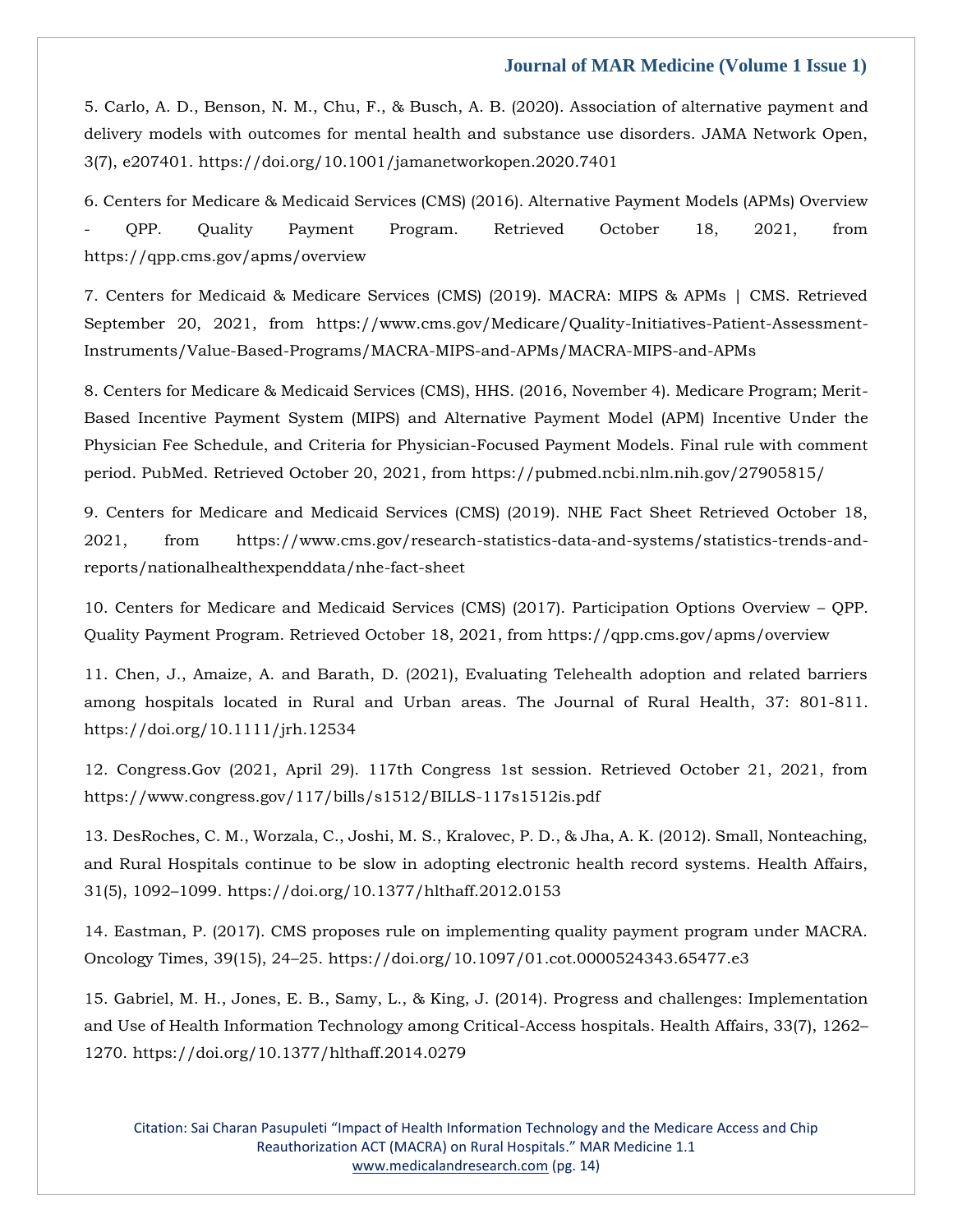[16. Henning-Smith, C., Prasad, S., Casey, M., Kozhimannil, K., & Moscovice, I. \(2017\). Rural-Urban](file:///C:/Users/Arief%20Mahimudh/Desktop/MAY/16.%20Henning-Smith,%20C.,%20Prasad,%20S.,%20Casey,%20M.,%20Kozhimannil,%20K.,%20&%20Moscovice,%20I.%20(2017).%20Rural-Urban%20Differences%20in%20Medicare%20quality%20scores%20persist%20after%20adjusting%20for%20sociodemographic%20and%20environmental%20characteristics.%20The%20Journal%20of%20Rural%20Health,%2035(1),%2058–67.%20https:/doi.org/10.1111/jrh.12261)  [Differences in Medicare quality scores persist after adjusting for sociodemographic and environmental](file:///C:/Users/Arief%20Mahimudh/Desktop/MAY/16.%20Henning-Smith,%20C.,%20Prasad,%20S.,%20Casey,%20M.,%20Kozhimannil,%20K.,%20&%20Moscovice,%20I.%20(2017).%20Rural-Urban%20Differences%20in%20Medicare%20quality%20scores%20persist%20after%20adjusting%20for%20sociodemographic%20and%20environmental%20characteristics.%20The%20Journal%20of%20Rural%20Health,%2035(1),%2058–67.%20https:/doi.org/10.1111/jrh.12261)  [characteristics. The Journal of Rural Health, 35\(1\), 58](file:///C:/Users/Arief%20Mahimudh/Desktop/MAY/16.%20Henning-Smith,%20C.,%20Prasad,%20S.,%20Casey,%20M.,%20Kozhimannil,%20K.,%20&%20Moscovice,%20I.%20(2017).%20Rural-Urban%20Differences%20in%20Medicare%20quality%20scores%20persist%20after%20adjusting%20for%20sociodemographic%20and%20environmental%20characteristics.%20The%20Journal%20of%20Rural%20Health,%2035(1),%2058–67.%20https:/doi.org/10.1111/jrh.12261)–67. https://doi.org/10.1111/jrh.12261

[17. Human Resources & Services Administration 2021, October 5. Defining rural population. Official](file:///C:/Users/Arief%20Mahimudh/Desktop/MAY/17.%20Human%20Resources%20&%20Services%20Administration%202021,%20October%205.%20Defining%20rural%20population.%20Official%20Website%20of%20the%20U.S.%20Health%20Resources%20&%20Services%20Administration.%20Retrieved%20November%2015,%202021,%20from%20https:/www.census.gov/library/stories/2017/08/rural-america.html%20https:/www.hrsa.gov/rural-health/about-us/definition/index.html)  [Website of the U.S. Health Resources & Services Administration. Retrieved November 15, 2021, from](file:///C:/Users/Arief%20Mahimudh/Desktop/MAY/17.%20Human%20Resources%20&%20Services%20Administration%202021,%20October%205.%20Defining%20rural%20population.%20Official%20Website%20of%20the%20U.S.%20Health%20Resources%20&%20Services%20Administration.%20Retrieved%20November%2015,%202021,%20from%20https:/www.census.gov/library/stories/2017/08/rural-america.html%20https:/www.hrsa.gov/rural-health/about-us/definition/index.html)  [https://www.census.gov/library/stories/2017/08/rural-america.html https://www.hrsa.gov/rural](file:///C:/Users/Arief%20Mahimudh/Desktop/MAY/17.%20Human%20Resources%20&%20Services%20Administration%202021,%20October%205.%20Defining%20rural%20population.%20Official%20Website%20of%20the%20U.S.%20Health%20Resources%20&%20Services%20Administration.%20Retrieved%20November%2015,%202021,%20from%20https:/www.census.gov/library/stories/2017/08/rural-america.html%20https:/www.hrsa.gov/rural-health/about-us/definition/index.html)[health/about-us/definition/index.html](file:///C:/Users/Arief%20Mahimudh/Desktop/MAY/17.%20Human%20Resources%20&%20Services%20Administration%202021,%20October%205.%20Defining%20rural%20population.%20Official%20Website%20of%20the%20U.S.%20Health%20Resources%20&%20Services%20Administration.%20Retrieved%20November%2015,%202021,%20from%20https:/www.census.gov/library/stories/2017/08/rural-america.html%20https:/www.hrsa.gov/rural-health/about-us/definition/index.html)

[18. Iglehart, J. K. \(2018\). The challenging quest to improve rural health care. New England Journal of](file:///C:/Users/Arief%20Mahimudh/Desktop/MAY/18.%20Iglehart,%20J.%20K.%20(2018).%20The%20challenging%20quest%20to%20improve%20rural%20health%20care.%20New%20England%20Journal%20of%20Medicine,%20378(5),%20473–479.%20https:/doi.org/10.1056/nejmhpr1707176)  Medicine, 378(5), 473–[479. https://doi.org/10.1056/nejmhpr1707176](file:///C:/Users/Arief%20Mahimudh/Desktop/MAY/18.%20Iglehart,%20J.%20K.%20(2018).%20The%20challenging%20quest%20to%20improve%20rural%20health%20care.%20New%20England%20Journal%20of%20Medicine,%20378(5),%20473–479.%20https:/doi.org/10.1056/nejmhpr1707176)

[19. Jones, R. T., Helm, B., Parris, D., Grubbs, S. S., Choy, H., & Kapetanovic, K. \(2019\). The Medicare](file:///C:/Users/Arief%20Mahimudh/Desktop/MAY/19.%20Jones,%20R.%20T.,%20Helm,%20B.,%20Parris,%20D.,%20Grubbs,%20S.%20S.,%20Choy,%20H.,%20&%20Kapetanovic,%20K.%20(2019).%20The%20Medicare%20Access%20and%20CHIP%20Reauthorization%20Act%20of%202015%20(MACRA)%20made%20simple%20for%20medical%20and%20radiation%20oncologists.%20JAMA%20Oncology,%205(5),%20723.%20https:/doi.org/10.1001/jamaoncol.2018.5631)  [Access and CHIP Reauthorization Act of 2015 \(MACRA\) made simple for medical and radiation](file:///C:/Users/Arief%20Mahimudh/Desktop/MAY/19.%20Jones,%20R.%20T.,%20Helm,%20B.,%20Parris,%20D.,%20Grubbs,%20S.%20S.,%20Choy,%20H.,%20&%20Kapetanovic,%20K.%20(2019).%20The%20Medicare%20Access%20and%20CHIP%20Reauthorization%20Act%20of%202015%20(MACRA)%20made%20simple%20for%20medical%20and%20radiation%20oncologists.%20JAMA%20Oncology,%205(5),%20723.%20https:/doi.org/10.1001/jamaoncol.2018.5631)  [oncologists. JAMA Oncology, 5\(5\), 723. https://doi.org/10.1001/jamaoncol.2018.5631](file:///C:/Users/Arief%20Mahimudh/Desktop/MAY/19.%20Jones,%20R.%20T.,%20Helm,%20B.,%20Parris,%20D.,%20Grubbs,%20S.%20S.,%20Choy,%20H.,%20&%20Kapetanovic,%20K.%20(2019).%20The%20Medicare%20Access%20and%20CHIP%20Reauthorization%20Act%20of%202015%20(MACRA)%20made%20simple%20for%20medical%20and%20radiation%20oncologists.%20JAMA%20Oncology,%205(5),%20723.%20https:/doi.org/10.1001/jamaoncol.2018.5631)

[20. Jones, S. S., Rudin, R. S., Perry, T., & Shekelle, P. G. \(2014\). Health Information Technology: An](file:///C:/Users/Arief%20Mahimudh/Desktop/MAY/20.%20Jones,%20S.%20S.,%20Rudin,%20R.%20S.,%20Perry,%20T.,%20&%20Shekelle,%20P.%20G.%20(2014).%20Health%20Information%20Technology:%20An%20updated%20systematic%20review%20with%20a%20focus%20on%20Meaningful%20Use.%20Annals%20of%20Internal%20Medicine,%20160(1),%2048–54.%20https:/doi.org/10.7326/m13-1531)  [updated systematic review with a focus on Meaningful Use. Annals of Internal Medicine, 160\(1\), 48](file:///C:/Users/Arief%20Mahimudh/Desktop/MAY/20.%20Jones,%20S.%20S.,%20Rudin,%20R.%20S.,%20Perry,%20T.,%20&%20Shekelle,%20P.%20G.%20(2014).%20Health%20Information%20Technology:%20An%20updated%20systematic%20review%20with%20a%20focus%20on%20Meaningful%20Use.%20Annals%20of%20Internal%20Medicine,%20160(1),%2048–54.%20https:/doi.org/10.7326/m13-1531)–54. [https://doi.org/10.7326/m13-1531](file:///C:/Users/Arief%20Mahimudh/Desktop/MAY/20.%20Jones,%20S.%20S.,%20Rudin,%20R.%20S.,%20Perry,%20T.,%20&%20Shekelle,%20P.%20G.%20(2014).%20Health%20Information%20Technology:%20An%20updated%20systematic%20review%20with%20a%20focus%20on%20Meaningful%20Use.%20Annals%20of%20Internal%20Medicine,%20160(1),%2048–54.%20https:/doi.org/10.7326/m13-1531)

[21. Joynt, K. E., Nguyen, N., Samson, L. W., Snyder, J. E., Lechner, A., & Ogunwumiju, O. \(2016,](file:///C:/Users/Arief%20Mahimudh/Desktop/MAY/21.%20Joynt,%20K.%20E.,%20Nguyen,%20N.,%20Samson,%20L.%20W.,%20Snyder,%20J.%20E.,%20Lechner,%20A.,%20&%20Ogunwumiju,%20O.%20(2016,%20October%2019).%20Rural%20hospital%20participation%20and%20performance%20in%20value-based%20purchasing%20and%20other%20delivery%20system%20reform%20initiatives.%20Claritygrp.Com.%20Retrieved%20October%2021,%202021,%20from%20https:/www.claritygrp.com/hubfs/Rural%20Hospitals%20HHS%20Report%202016.pdf)  [October 19\). Rural hospital participation and performance in value-based purchasing and other delivery](file:///C:/Users/Arief%20Mahimudh/Desktop/MAY/21.%20Joynt,%20K.%20E.,%20Nguyen,%20N.,%20Samson,%20L.%20W.,%20Snyder,%20J.%20E.,%20Lechner,%20A.,%20&%20Ogunwumiju,%20O.%20(2016,%20October%2019).%20Rural%20hospital%20participation%20and%20performance%20in%20value-based%20purchasing%20and%20other%20delivery%20system%20reform%20initiatives.%20Claritygrp.Com.%20Retrieved%20October%2021,%202021,%20from%20https:/www.claritygrp.com/hubfs/Rural%20Hospitals%20HHS%20Report%202016.pdf)  [system reform initiatives. Claritygrp.Com. Retrieved October 21, 2021, from](file:///C:/Users/Arief%20Mahimudh/Desktop/MAY/21.%20Joynt,%20K.%20E.,%20Nguyen,%20N.,%20Samson,%20L.%20W.,%20Snyder,%20J.%20E.,%20Lechner,%20A.,%20&%20Ogunwumiju,%20O.%20(2016,%20October%2019).%20Rural%20hospital%20participation%20and%20performance%20in%20value-based%20purchasing%20and%20other%20delivery%20system%20reform%20initiatives.%20Claritygrp.Com.%20Retrieved%20October%2021,%202021,%20from%20https:/www.claritygrp.com/hubfs/Rural%20Hospitals%20HHS%20Report%202016.pdf)  [https://www.claritygrp.com/hubfs/Rural%20Hospitals%20HHS%20Report%202016.pdf](file:///C:/Users/Arief%20Mahimudh/Desktop/MAY/21.%20Joynt,%20K.%20E.,%20Nguyen,%20N.,%20Samson,%20L.%20W.,%20Snyder,%20J.%20E.,%20Lechner,%20A.,%20&%20Ogunwumiju,%20O.%20(2016,%20October%2019).%20Rural%20hospital%20participation%20and%20performance%20in%20value-based%20purchasing%20and%20other%20delivery%20system%20reform%20initiatives.%20Claritygrp.Com.%20Retrieved%20October%2021,%202021,%20from%20https:/www.claritygrp.com/hubfs/Rural%20Hospitals%20HHS%20Report%202016.pdf)

[22. Kelley, E., Lipscomb, R., Valdez, J., Patil, N., & Coustasse, A. \(2019\). Medicare Access and CHIP](file:///C:/Users/Arief%20Mahimudh/Desktop/MAY/22.%20Kelley,%20E.,%20Lipscomb,%20R.,%20Valdez,%20J.,%20Patil,%20N.,%20&%20Coustasse,%20A.%20(2019).%20Medicare%20Access%20and%20CHIP%20Reauthorization%20Act%20and%20Rural%20Hospitals.%20The%20Health%20Care%20Manager,%2038(3),%20197–205.%20https:/doi.org/10.1097/hcm.0000000000000267)  [Reauthorization Act and Rural Hospitals. The Health Care Manager, 38\(3\), 197](file:///C:/Users/Arief%20Mahimudh/Desktop/MAY/22.%20Kelley,%20E.,%20Lipscomb,%20R.,%20Valdez,%20J.,%20Patil,%20N.,%20&%20Coustasse,%20A.%20(2019).%20Medicare%20Access%20and%20CHIP%20Reauthorization%20Act%20and%20Rural%20Hospitals.%20The%20Health%20Care%20Manager,%2038(3),%20197–205.%20https:/doi.org/10.1097/hcm.0000000000000267)–205. [https://doi.org/10.1097/hcm.0000000000000267](file:///C:/Users/Arief%20Mahimudh/Desktop/MAY/22.%20Kelley,%20E.,%20Lipscomb,%20R.,%20Valdez,%20J.,%20Patil,%20N.,%20&%20Coustasse,%20A.%20(2019).%20Medicare%20Access%20and%20CHIP%20Reauthorization%20Act%20and%20Rural%20Hospitals.%20The%20Health%20Care%20Manager,%2038(3),%20197–205.%20https:/doi.org/10.1097/hcm.0000000000000267)

[23. Kruse, C. S., Kristof, C., Jones, B., Mitchell, E., & Martinez, A. \(2016\). Barriers to Electronic Health](file:///C:/Users/Arief%20Mahimudh/Desktop/MAY/23.%20Kruse,%20C.%20S.,%20Kristof,%20C.,%20Jones,%20B.,%20Mitchell,%20E.,%20&%20Martinez,%20A.%20(2016).%20Barriers%20to%20Electronic%20Health%20Record%20adoption:%20A%20systematic%20literature%20review.%20Journal%20of%20Medical%20Systems,%2040(12).%20https:/doi.org/10.1007/s10916-016-0628-9)  [Record adoption: A systematic literature review. Journal of Medical Systems, 40\(12\).](file:///C:/Users/Arief%20Mahimudh/Desktop/MAY/23.%20Kruse,%20C.%20S.,%20Kristof,%20C.,%20Jones,%20B.,%20Mitchell,%20E.,%20&%20Martinez,%20A.%20(2016).%20Barriers%20to%20Electronic%20Health%20Record%20adoption:%20A%20systematic%20literature%20review.%20Journal%20of%20Medical%20Systems,%2040(12).%20https:/doi.org/10.1007/s10916-016-0628-9)  [https://doi.org/10.1007/s10916-016-0628-9](file:///C:/Users/Arief%20Mahimudh/Desktop/MAY/23.%20Kruse,%20C.%20S.,%20Kristof,%20C.,%20Jones,%20B.,%20Mitchell,%20E.,%20&%20Martinez,%20A.%20(2016).%20Barriers%20to%20Electronic%20Health%20Record%20adoption:%20A%20systematic%20literature%20review.%20Journal%20of%20Medical%20Systems,%2040(12).%20https:/doi.org/10.1007/s10916-016-0628-9)

[24. Liao, J. M., & Navathe, A. S. \(2020\). Physician perspectives about the US Quality Payment Program:](file:///C:/Users/Arief%20Mahimudh/Desktop/MAY/24.%20Liao,%20J.%20M.,%20&%20Navathe,%20A.%20S.%20(2020).%20Physician%20perspectives%20about%20the%20US%20Quality%20Payment%20Program:%20MIPS%20benefits%20and%20alternative%20payment%20model%20incentives.%20Journal%20of%20Hospital%20Management%20and%20Health%20Policy,%204,%2016.%20https:/doi.org/10.21037/jhmhp.2020.03.04)  [MIPS benefits and alternative payment model incentives. Journal of Hospital Management and Health](file:///C:/Users/Arief%20Mahimudh/Desktop/MAY/24.%20Liao,%20J.%20M.,%20&%20Navathe,%20A.%20S.%20(2020).%20Physician%20perspectives%20about%20the%20US%20Quality%20Payment%20Program:%20MIPS%20benefits%20and%20alternative%20payment%20model%20incentives.%20Journal%20of%20Hospital%20Management%20and%20Health%20Policy,%204,%2016.%20https:/doi.org/10.21037/jhmhp.2020.03.04)  [Policy, 4, 16. https://doi.org/10.21037/jhmhp.2020.03.04](file:///C:/Users/Arief%20Mahimudh/Desktop/MAY/24.%20Liao,%20J.%20M.,%20&%20Navathe,%20A.%20S.%20(2020).%20Physician%20perspectives%20about%20the%20US%20Quality%20Payment%20Program:%20MIPS%20benefits%20and%20alternative%20payment%20model%20incentives.%20Journal%20of%20Hospital%20Management%20and%20Health%20Policy,%204,%2016.%20https:/doi.org/10.21037/jhmhp.2020.03.04)

[25. Mason, P., Mayer, R., Chien, W., & Monestime, J. P. \(2017\). Overcoming barriers to implementing](file:///C:/Users/Arief%20Mahimudh/Desktop/MAY/25.%20Mason,%20P.,%20Mayer,%20R.,%20Chien,%20W.,%20&%20Monestime,%20J.%20P.%20(2017).%20Overcoming%20barriers%20to%20implementing%20electronic%20health%20records%20in%20rural%20primary%20care%20clinics.%20The%20Qualitative%20Report,%2022(11),%202943-2955.%20Retrieved%20from%20https:/www.proquest.com/scholarly-journals/overcoming-barriers-implementing-electronic/docview/1968396128/se-2?accountid=12281)  [electronic health records in rural primary care clinics. The Qualitative Report, 22\(11\), 2943-2955.](file:///C:/Users/Arief%20Mahimudh/Desktop/MAY/25.%20Mason,%20P.,%20Mayer,%20R.,%20Chien,%20W.,%20&%20Monestime,%20J.%20P.%20(2017).%20Overcoming%20barriers%20to%20implementing%20electronic%20health%20records%20in%20rural%20primary%20care%20clinics.%20The%20Qualitative%20Report,%2022(11),%202943-2955.%20Retrieved%20from%20https:/www.proquest.com/scholarly-journals/overcoming-barriers-implementing-electronic/docview/1968396128/se-2?accountid=12281)  [Retrieved from https://www.proquest.com/scholarly-journals/overcoming-barriers-implementing](file:///C:/Users/Arief%20Mahimudh/Desktop/MAY/25.%20Mason,%20P.,%20Mayer,%20R.,%20Chien,%20W.,%20&%20Monestime,%20J.%20P.%20(2017).%20Overcoming%20barriers%20to%20implementing%20electronic%20health%20records%20in%20rural%20primary%20care%20clinics.%20The%20Qualitative%20Report,%2022(11),%202943-2955.%20Retrieved%20from%20https:/www.proquest.com/scholarly-journals/overcoming-barriers-implementing-electronic/docview/1968396128/se-2?accountid=12281)[electronic/docview/1968396128/se-2?accountid=12281](file:///C:/Users/Arief%20Mahimudh/Desktop/MAY/25.%20Mason,%20P.,%20Mayer,%20R.,%20Chien,%20W.,%20&%20Monestime,%20J.%20P.%20(2017).%20Overcoming%20barriers%20to%20implementing%20electronic%20health%20records%20in%20rural%20primary%20care%20clinics.%20The%20Qualitative%20Report,%2022(11),%202943-2955.%20Retrieved%20from%20https:/www.proquest.com/scholarly-journals/overcoming-barriers-implementing-electronic/docview/1968396128/se-2?accountid=12281)

Citation: Sai Charan Pasupuleti "Impact of Health Information Technology and the Medicare Access and Chip Reauthorization ACT (MACRA) on Rural Hospitals." MAR Medicine 1.1 [www.medicalandresearch.com](http://www.medicalandresearch.com/) (pg. 15)